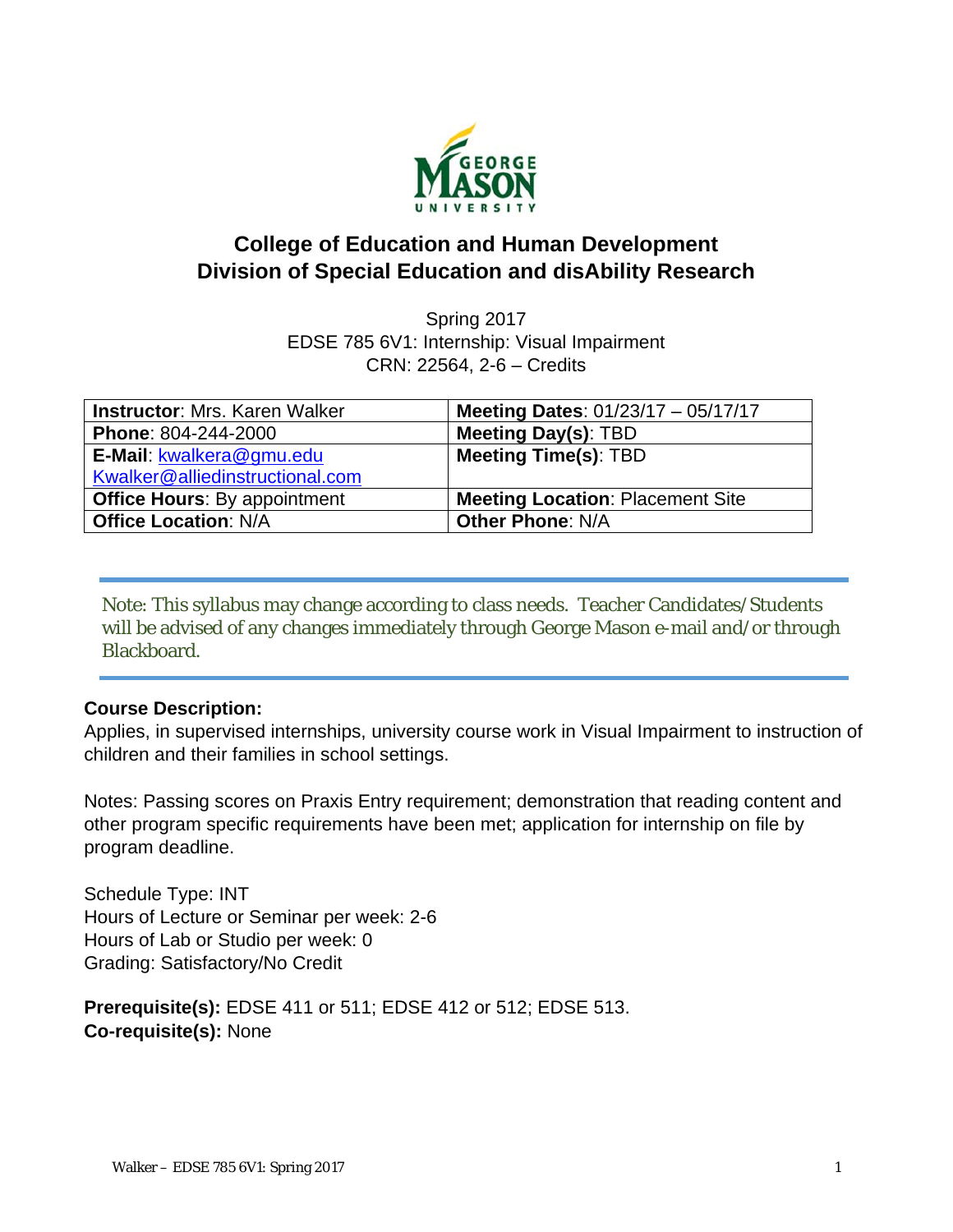## **Advising Contact Information**

Please make sure that you are being advised on a regular basis as to your status and progress through your program. Mason M.Ed. and Certificate teacher candidates/students should contact the Special Education Advising Office at (703) 993-3670 for assistance. All other teacher candidates/students should refer to their faculty advisor.

## **Advising Tip**

Have you met with an advisor? All students should make an appointment to meet with an advisor to outline a plan for completing coursework and non-course requirements such as testing. To make an appointment by phone or in person, go to http://gse.gmu.edu/specialeducation/advising/.

## **Course Delivery Method**

Learning activities include the following:

- 1. Class lecture and discussion
- 2. Application activities
- 3. Small group activities and assignments
- 4. Video and other media supports
- 5. Research and presentation activities
- 6. Electronic supplements and activities via Blackboard

#### **Learner Outcomes**

Upon completion of the course, teacher candidates/students will be able to:

- 1. Demonstrate understanding of development and the ability to plan and execute curriculum appropriate to the chronological ages, developmental and functional levels of the students being taught.
- 2. Demonstrate the integration of the theoretical methodology with the practical applications in the field.
- 3. Demonstrate positive and appropriate interactions with students, families and other professionals. This includes the ability to manage the classroom/resource room, coteach in a general education setting, develop and enforce classroom expectations, develop strategies to anticipate behaviors and deal with them, and work through transitions during the day. This also includes demonstration of confidentiality when communicating about students with disabilities.
- 4. Develop and implement developmentally and functionally appropriate intervention activities within a variety of settings, including those that enhance and support integration and/or inclusion as well as those activities that are therapeutically based. This includes demonstration of a positive learning environment geared to the individual as well as the group. This may also be demonstrated in the general classroom environment as well as special education settings.
- 5. Demonstrate the ability to work collaboratively as part of a team including but not limited to general and special educators and therapists, parents and other related/support staff.
- 6. Demonstrate the ability to be lead teacher by overseeing the entire classroom while also meeting the individual needs of students, directing/teaming with assistants, and monitoring the ongoing activities and tone of the class. If working with students on an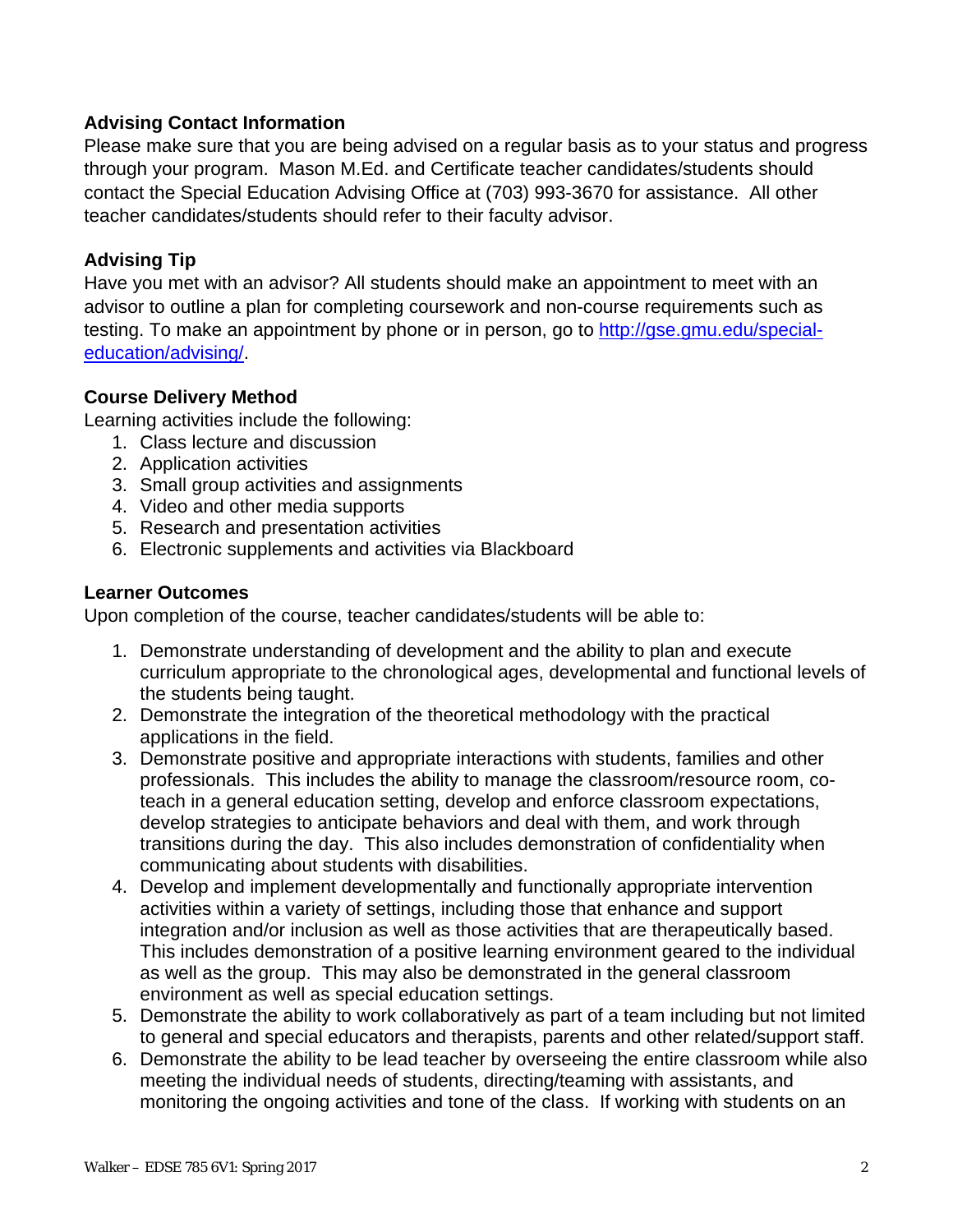individual basis, demonstrate the ability to plan for that child based on goals and objectives and provide on-going assessment for both the child and the intervention sessions.

- 7. Demonstrate support within an integrated environment, as appropriate. This includes knowledge of general curriculum specific to the ages and grades of students, ability to modify the general education curriculum as needed, ability to work with general education staff in a manner which enhances the education of the student(s) with disabilities by providing direct or indirect support and the knowledge of how to work with groups of students demonstrating mixed abilities and needs (whether identified as disabled or not).
- 8. Select and utilize assessment and/or monitoring tools and strategies, including but not limited to county-wide assessments, SOLs, VAAP (as assessed for individual students), etc.
- 9. Develop developmentally, educationally and functionally appropriate IEPs.
- 10. Select and utilize workable and useful data/record keeping strategies.
- 11. Monitor and analyze teaching performance.
- 12. Demonstrate additional competencies contained in personal goals statement or delineated by the cooperating teacher and/or university supervisor

## **Course Relationship to Program Goals and Professional Organizations**

This course is part of the George Mason University, Graduate School of Education (GSE), Special Education Program for teacher licensure in the Commonwealth of Virginia in the special education areas of Special Education: Students with Disabilities who Access the General Curriculum K-12. This program complies with the standards for teacher licensure established by the Council for Exceptional Children (CEC), the major special education professional organization. The CEC standards that will be addressed in this class include Standard 2: Learning environments; Standard 4: Assessment; Standard 5: Instructional planning and strategies; Standard 6: Professional learning and ethical practice; Standard 7: **Collaboration** 

#### **Evidence-Based Practices (EBPs)**

This experience will help interns apply evidence-based practices (EBPs) that can be used in their teaching to improve outcomes for teacher candidates/students with disabilities.

#### **Required Textbooks**

Required materials are posted on Blackboard.

#### **Recommended Textbooks**

American Psychological Association*. (2010). Publication manual of the American Psychological Association* (6th ed.). Washington, DC: Author.

#### **Course Performance Evaluation**

Students are expected to submit all assignments on time in the manner outlined by the instructor (e.g., Blackboard, Tk20, hard copy).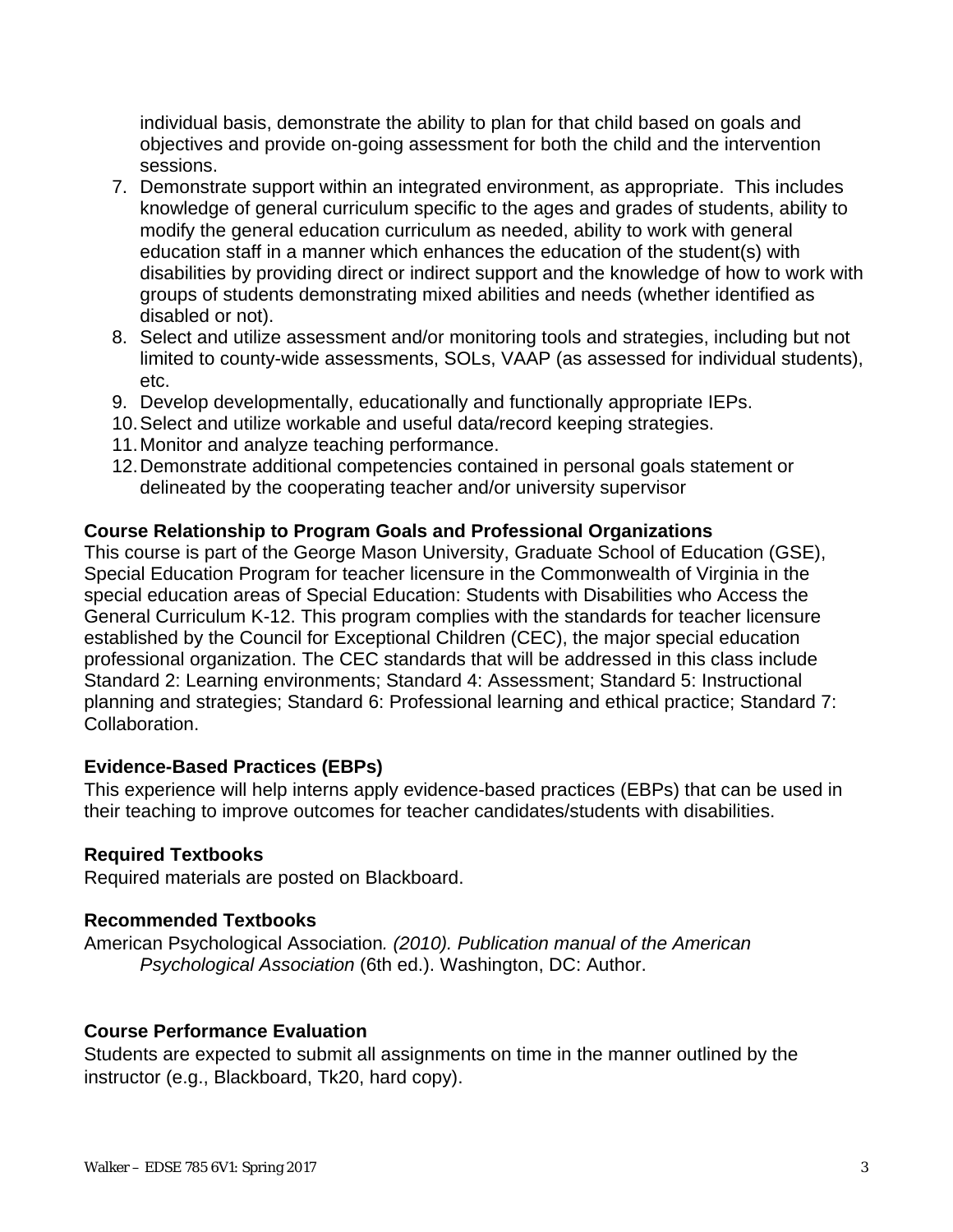#### **Tk20 Performance-Based Assessment Submission Requirement**

It is critical for the special education program to collect data on how our students are meeting accreditation standards. Every teacher candidate/student registered for an EDSE course with a required Performance-based Assessment (PBA) is required to upload the PBA to Tk20 (regardless of whether a course is an elective, a one-time course or part of an undergraduate minor). A PBA is a specific assignment, presentation, or project that best demonstrates one or more CEC, InTASC or other standard connected to the course. A PBA is evaluated in two ways. The first is for a grade, based on the instructor's grading rubric. The second is for program accreditation purposes. Your instructor will provide directions as to how to upload the PBA to Tk20.

For EDSE 785, the required PBA Clinical Experience Continuum AND Log of Hours (All Programs). Failure to submit the assignment to Tk20 will result in reporting the course grade as Incomplete (IN). Teacher candidates/students have until five days prior to the Universitystated grade change deadline to upload the required PBA in order to change the course grade. When the PBA is uploaded, the teacher candidate/student is required to notify the instructor so that the "IN" can be changed to a grade. If the required PBA is not uploaded five days prior to the University-stated grade change deadline and, therefore, the grade not changed, it will become an F. Please check to verify your ability to upload items to Tk20 before the PBA due date.

As of Spring 2016, teacher candidates are also required to upload to Tk20 their completed reflection video analysis assessment. A description and the rubric for this assignment can be found in Appendix J of the SPED Internship handbook.

## https://cehd.gmu.edu/teacher/internships-field-experience

#### **Assignments**

#### **Performance-based Assessment (Tk20 submission required)** Clinical Experience Continuum AND Log of Hours

#### **College Wide Common Assessment (Tk20 submission required)**

**Reflective Video Analysis Task** 

InTASC Internship Evaluation Rubric

Final Dispositions Survey

#### **Performance-based Common Assignments (No Tk20 submission required.)** None.

#### **Other Assignments**

All individuals enrolled in internship must demonstrate skills by completing the following assignments by the completion of their final semester of internship. Even if the agency or school does not require these components, the VI Consortium does require you to demonstrate mastery in what is considered minimum requirements of the job of a TVI. These assignments must be at the "S," satisfactory level. Your VI Consortium supervisor may ask you to redo assignments to assure that you have the skills to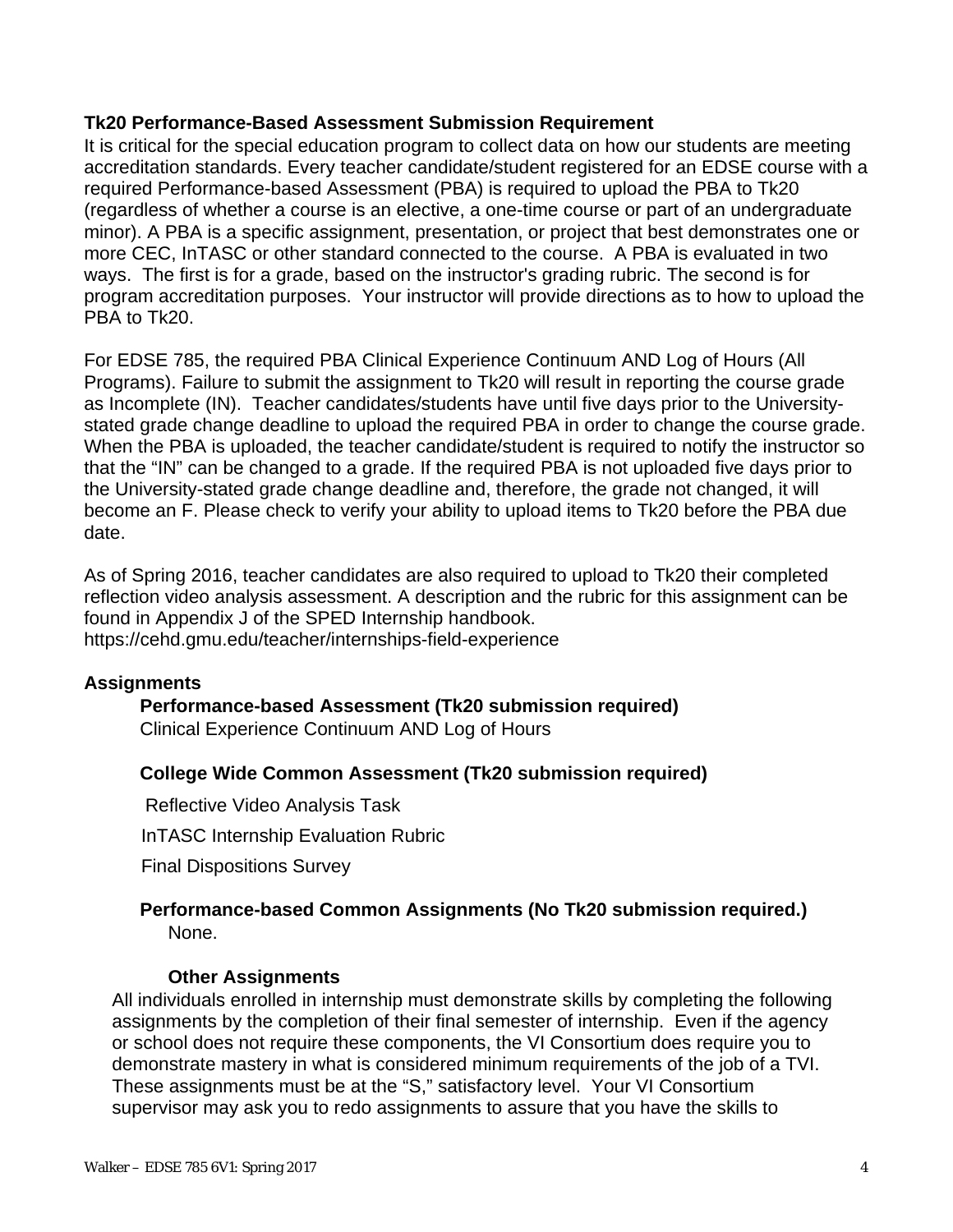complete them independently. *See the rubric for each requirement for evaluation details.* 

| Semester<br>Completed | Supervisor's<br><i><b>Initials</b></i> | Requirement                                                                                                                                                                                                                                                                                                                                                                                                                                                                                                    |
|-----------------------|----------------------------------------|----------------------------------------------------------------------------------------------------------------------------------------------------------------------------------------------------------------------------------------------------------------------------------------------------------------------------------------------------------------------------------------------------------------------------------------------------------------------------------------------------------------|
|                       |                                        | Lesson plans with data collection sheets for each<br>observation, format on Blackboard or an agreed-upon<br>alternative.                                                                                                                                                                                                                                                                                                                                                                                       |
|                       |                                        | Functional Vision Assessment* - A minimum of one<br>FVA must be completed during the internship. A report<br>following procedures demonstrated in the Medical and<br>Educational Implications of Visual Impairment must be<br>completed. Course-Medical and Educational<br>Implications of Visual Impairments                                                                                                                                                                                                  |
|                       |                                        | Learning Media Assessment* - A minimum of one LMA<br>must be completed during the internship. A report<br>following procedures demonstrated in the Curriculum<br>and Assessment course must be completed. Course-<br><b>Curriculum and Assessment for Students with Visual</b><br><i><b>Impairments</b></i>                                                                                                                                                                                                    |
|                       |                                        | Adapting Materials for a Blind Student - A teacher-made<br>material for a blind student, a copy of the associated<br>lesson plan, and a one page paper describing the<br>adaptation and its effectiveness. Course-Braille Code                                                                                                                                                                                                                                                                                 |
|                       |                                        | Adapting Materials for Student with Low Vision - A<br>teacher-made material for a low vision student, a copy<br>of the associated lesson plan, and a one-page paper<br>describing the adaptation and its effectiveness. Course-<br>Medical and Educational Implications of Visual<br><i><b>Impairments</b></i>                                                                                                                                                                                                 |
|                       |                                        | IEP - Write the present level of performance, goals,<br>benchmarks/objectives and<br>accommodations/modifications for one student's IEP. If<br>you have prepared the actual IEP form for the<br>district/agency submit the IEP removing personal<br>information and highlighting the parts you specifically<br>wrote. If you did not prepare the actual IEP, present the<br>material in a Word file to the VI Consortium supervisor.<br>Course-Teaching Methods for Students with Visual<br><i>Impairments</i> |
|                       |                                        | Video Tape: Video tape yourself teaching a lesson that<br>you have planned. Submit to the VI Consortium<br>supervisor the videotape, your evaluation of the<br>videotape, and the lesson plan that accompanies the<br>lesson. (See rubric for evaluation detail).                                                                                                                                                                                                                                              |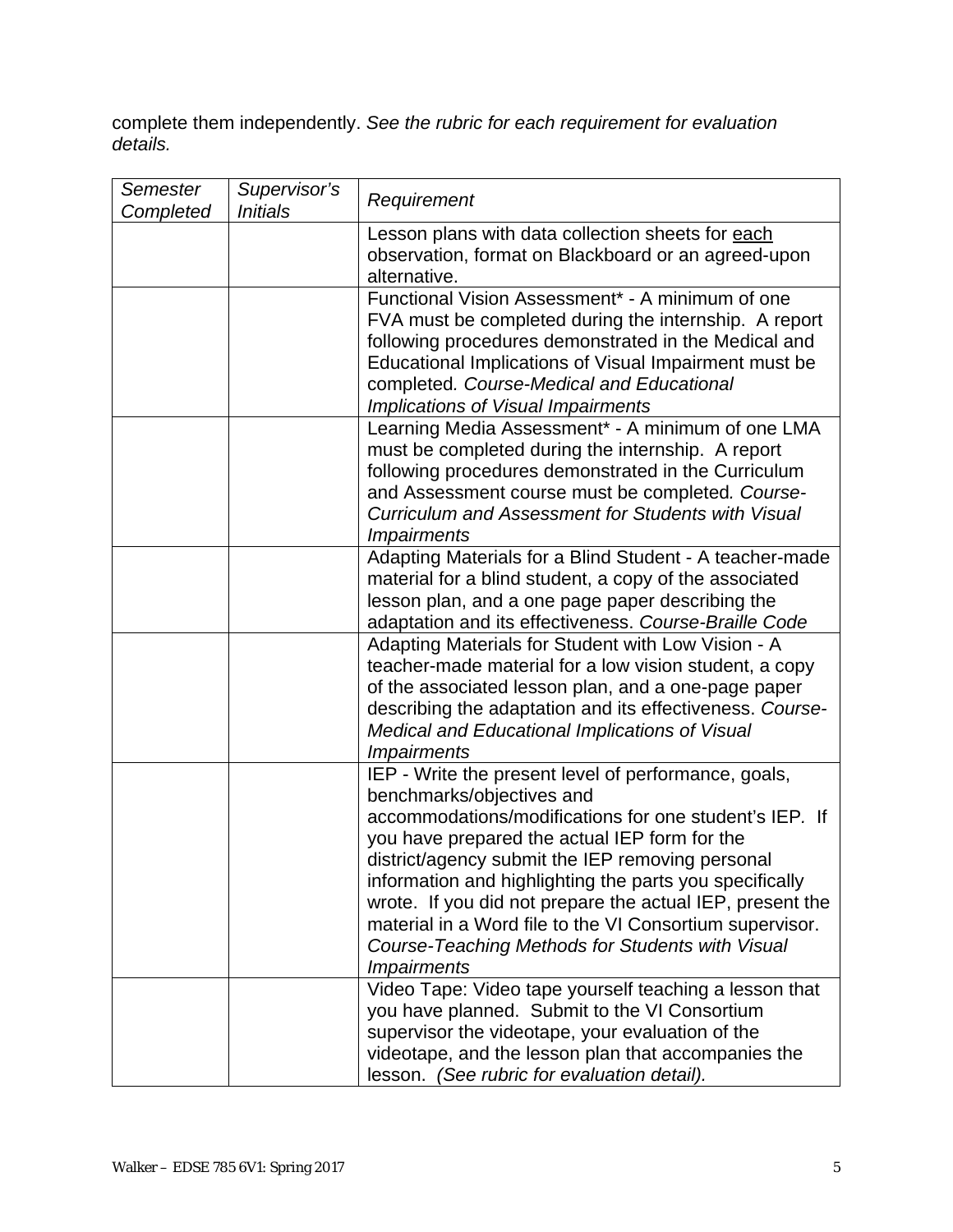### **Student Intern Responsibilities:**

In addition to on-site responsibilities, each student intern is responsible for the following:

- 1. Prepare a personal goals statement for the internship, with timelines for accomplishing goals (see Goals Statement section in syllabus and Intern Planning Guide on Blackboard under Intern forms). Bring this information to the orientation meeting. The team of intern/cooperating teacher/university supervisor may provide input upon review.
- 2. Participate in initial orientation meeting with the university supervisor and the cooperating teacher and the site principal, if applicable. Please inform the administrator of this meeting regardless of his/her ability to attend.
- 3. Schedule on-going rotation of observations with both the Cooperating Teacher and the University Supervisor. Select times when you can meet with CT and US to discuss observations.
- 4. Maintain an internship portfolio that is always accessible to the university supervisor via Blackboard. The portfolio should contain:
	- a. goals statement w/ planning guide
	- b. log of hours w/ anecdotal explanations as needed
	- c. ongoing observations forms
	- d. Clinical Evaluation form (NCATE assignment)
	- e. Questions or concerns in journal format so the US can respond in writing during visits
- 5. Maintain on-going contact, preferably bi-weekly, with the cooperating teacher and develop bi-weekly progress reports *together*. A copy should be available for the university supervisor to review in notebook and keep.
- 6. Prepare for observations by the university supervisor, including the preparation of lesson plans and updating of all portfolio elements. Be ready to discuss observed sessions.
- 7. Attend and participate in-group seminar, if offered.
- 8. Complete all exit procedures, including a final meeting, and submission of necessary materials on time to university supervisor and the university as required by home university.

All information should be readily accessible to the supervisor before on-site visits, online observations or viewing of prerecorded lessons.

## *The remainder of this syllabus provides detailed information about each of the above outlined responsibilities*

#### **Goals Statement:**

Prepare a written set of personal goals and objectives for the internship experience and post information on Blackboard to share with fellow interns, CT and US. This statement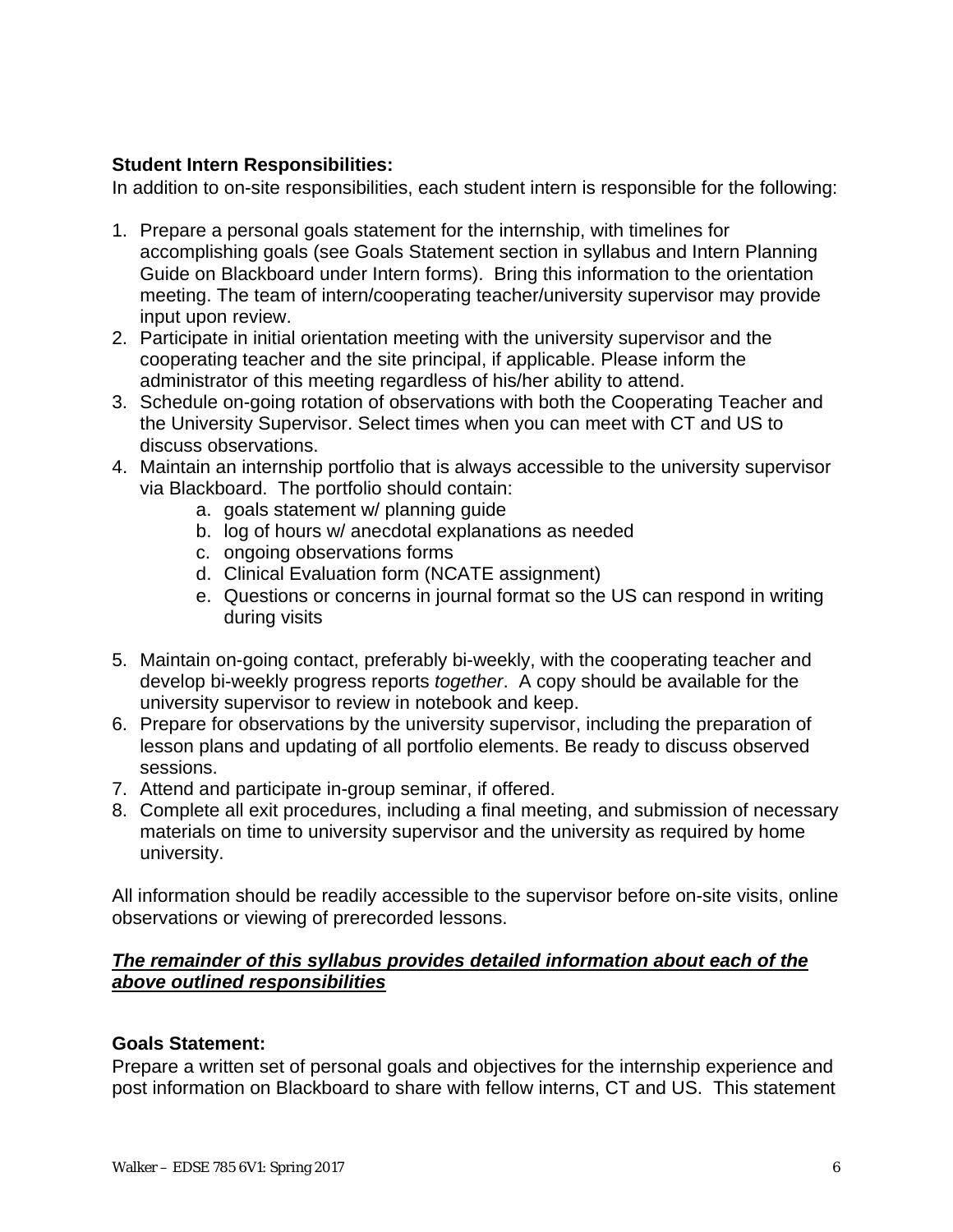should address the skills and abilities you want to develop or improve during the internship. You should also include the strategies you plan to use to help you achieve your goals and objectives, as well as a timeline for each step. Review the documents on Blackboard and complete a draft of the Internship Planning Guide for discussion.

Example: Goal: To improve data keeping for group intervention sessions. Strategies & Timelines:

- 1. Review literature for examples of data keeping systems by Month/Day.
- 2. Interview experienced teachers regarding data keeping strategies by Month/Day
	- 3. Select 1-2 strategies for trial implementation by Month/Day.
- 4. Implement trial strategies (give dates and duration).

5. Discuss strategies with cooperating teacher and university supervisor (ongoing).

6. Analyze effectiveness of data keeping trials and make necessary modifications by Month/Day.

## **Orientation Meeting:**

Schedule an orientation meeting for you, your cooperating teacher, program administrator (if desired) and university supervisor as close to the beginning of the internship as possible, preferably within the first two weeks. Please make sure to introduce the university supervisor to the building administrator if he/she does not attend the orientation meeting.

The purpose of the orientation meeting is to:

- 1. Discuss your goals statement and planning guide.
- 2. Discuss internship requirements with the professionals.
- 3. Identify ways that the cooperating teacher and university supervisor can offer assistance and support.
- 4. Answer questions that arise regarding the internship placement and requirements

## **Internship Log:**

Maintain a Special Education Log of Hours (Appendix A of the Internship Guidelines). The log must be completed daily and should be available to the university supervisor during observation visits. Interns are responsible for maintaining correct totals on each page of the log sheets. A copy of this log must be submitted to the Field Placement Office before a final grade can be submitted at your home university.

## **Progress Reports:**

Complete bi-weekly (every two weeks) progress reports *in conjunction with* the cooperating teacher. Use the form on Blackboard or comparable form that includes the same information. Keep the progress reports in the notebook and have them available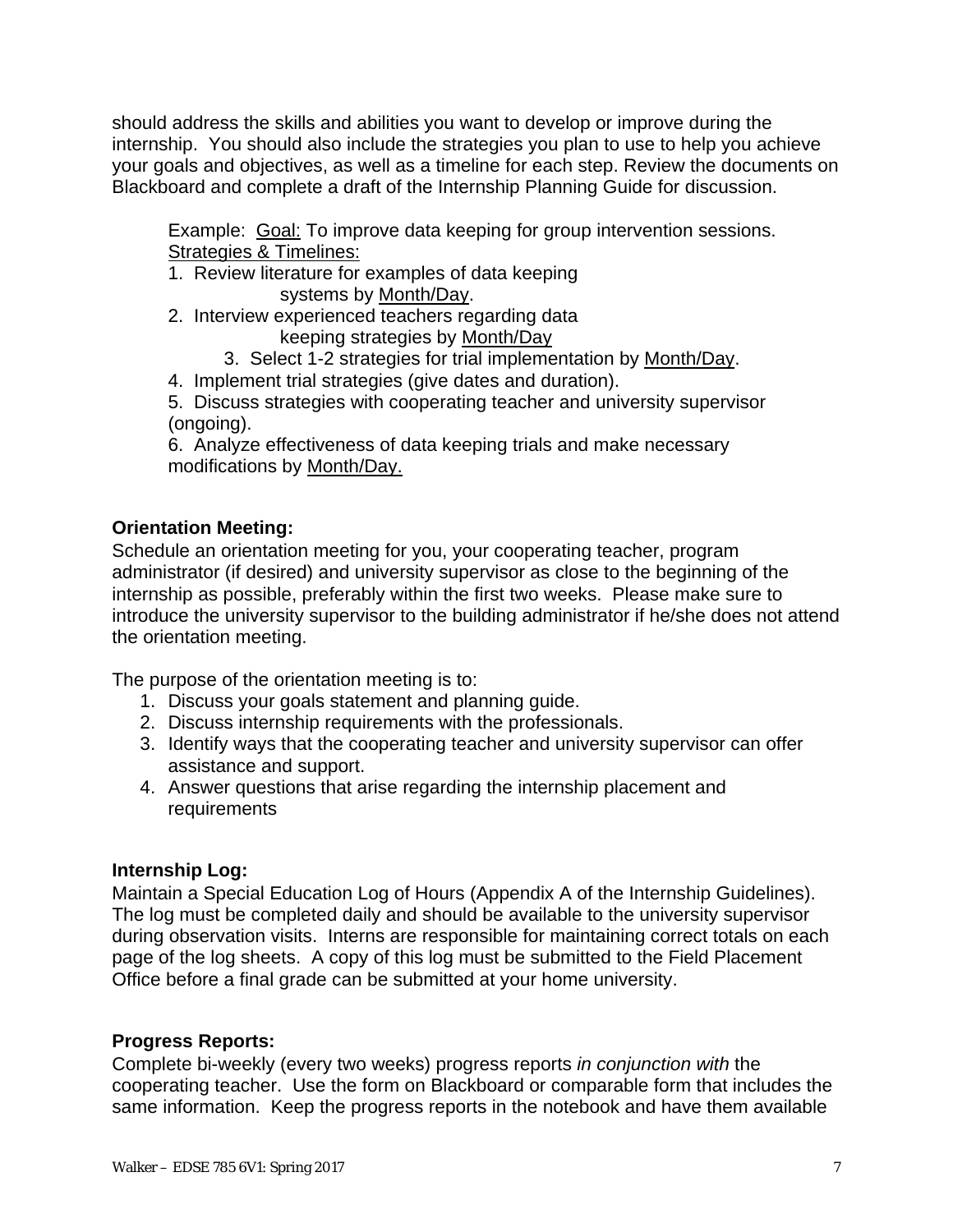for the university supervisor's review during observation visits and/or seminar. A copy should be available for the university supervisor to keep. *Post progress reports, notes and reflections on discussion board on Blackboard bi-weekly.* 

#### **University Supervisor's Observations:**

During observations you should:

- 1. Have available for review:
	- a) A lesson plan for the observed session
	- b) Completed weekly progress reports
	- c) Internship log with anecdotal explanations

2. Be prepared to verbally analyze and critique the observed session, addressing the following type of thoughts:

- a) Did the session go as planned?
- b) What were the facilitating and inhibiting factors?
- c) Did anything unexpected happen? How did you handle it?
- d) What modifications did you make in implementing your plan and why?
- e) What are your follow-up strategies?
- f) What else would you like to share about the visit?

3. Be prepared to discuss your progress toward the goals outlined in your goals statement within the context of the CEC Standards and to present any modifications to that plan.

#### **Seminar:**

During the course of the internship students *may* be expected to participate in seminar using Blackboard Collaborate. Topics and meeting dates and times will be decided by the group to best meet everyone's schedules. Students will be expected to attend seminar and participate in discussions. Opportunities will be given for sharing, problem solving and questions. In addition, whenever possible, portfolios will be discussed.

#### **Exit Procedures:**

1. Schedule an exit meeting with the university supervisor and cooperating teacher. The building administrator may be invited (if that person indicates an interest in attending). The purpose of this meeting is to provide feedback about the overall internship experience and determine a grade for the course/internship experience. The notebook will also be discussed at this time, if this meeting indicates the end of the full internship.

2. Collect and submit the following (see list at the end of the syllabus):

a. Special Education Log of Hours\*\* signed by the cooperating teacher and university supervisor (a summary of this sheet must be submitted to the Field Placement Office before a final grade can be submitted)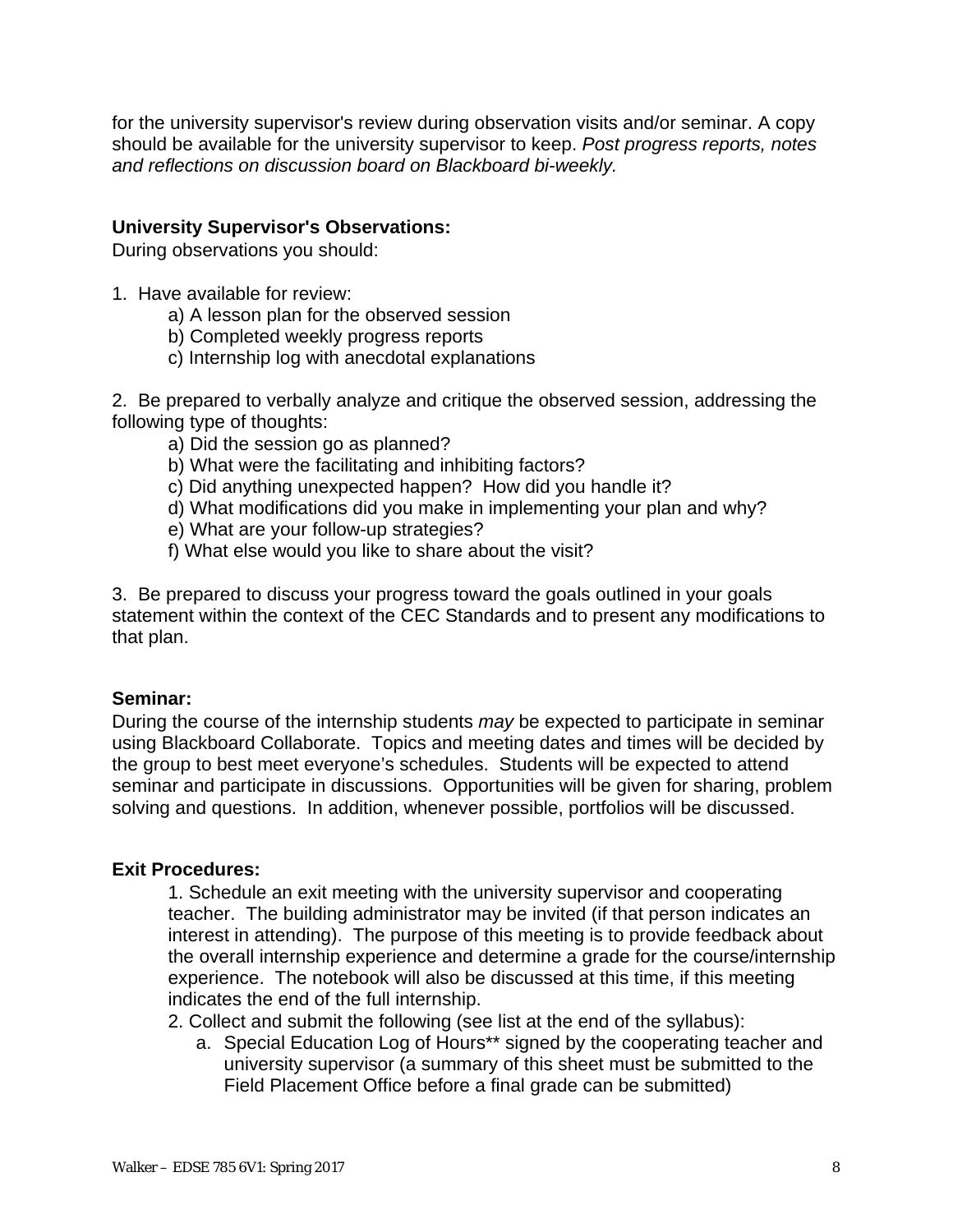- b. Internship Checklist completed to show that all items have been addressed
- c. All weekly Progress Reports on Interns. There should be one for each two-week period, including the first and last weeks.
- d. Input completed by the cooperating teacher (CT) for Standards 9 and 10 on Clinical Evaluation Form (CT version)
- e. Summary Observation Reports completed by the university supervisor (US)
- f. Cumulative Clinical Evaluation Form for Standards 4-10 by US
- g. Evaluations of all parties

#### **Course Policies and Expectations Attendance/Participation**

Attendance is clearly essential. Absenteeism requires advance notification per school policy. In addition, the cooperating teacher should be notified individually as should the university supervisor if a scheduled meeting or observation will be missed. Excessive absenteeism can result in an extended placement or change of placement in partnership with the Field Placement Office through participating university.

Assignment deadlines are negotiated between the university supervisor and the intern; therefore, if an assignment cannot be completed as required, the intern needs to reschedule the appointment or renegotiate the deadline. Submission of all assignments in accordance with the agreed upon schedule increases the likelihood of on-time completion of placement requirements

## **Late Work**

All requirements must be completed and received by the instructor by the date agreed upon by course university supervisor and intern. At the end of the semester, you will be given a grade based on the grades you have received on each assignment.

- 1. Unless otherwise indicated, all formal written work must be word-processed. All assignments must be typed and free of grammatical and spelling errors.
- 2. Acceptance of late assignments is at the discretion of the instructor.
- 3. Remediation of assignments is possible; however additional work will be required. Such remediation should be discussed individually with the instructor. Typically, only one revision or resubmission per assignment will be accepted. Please allow time after submitting your assignment, for grades and comments to be posted. Most grades will be posted as soon as possible; however, sometimes commitments to other class or duties interfere with grading time.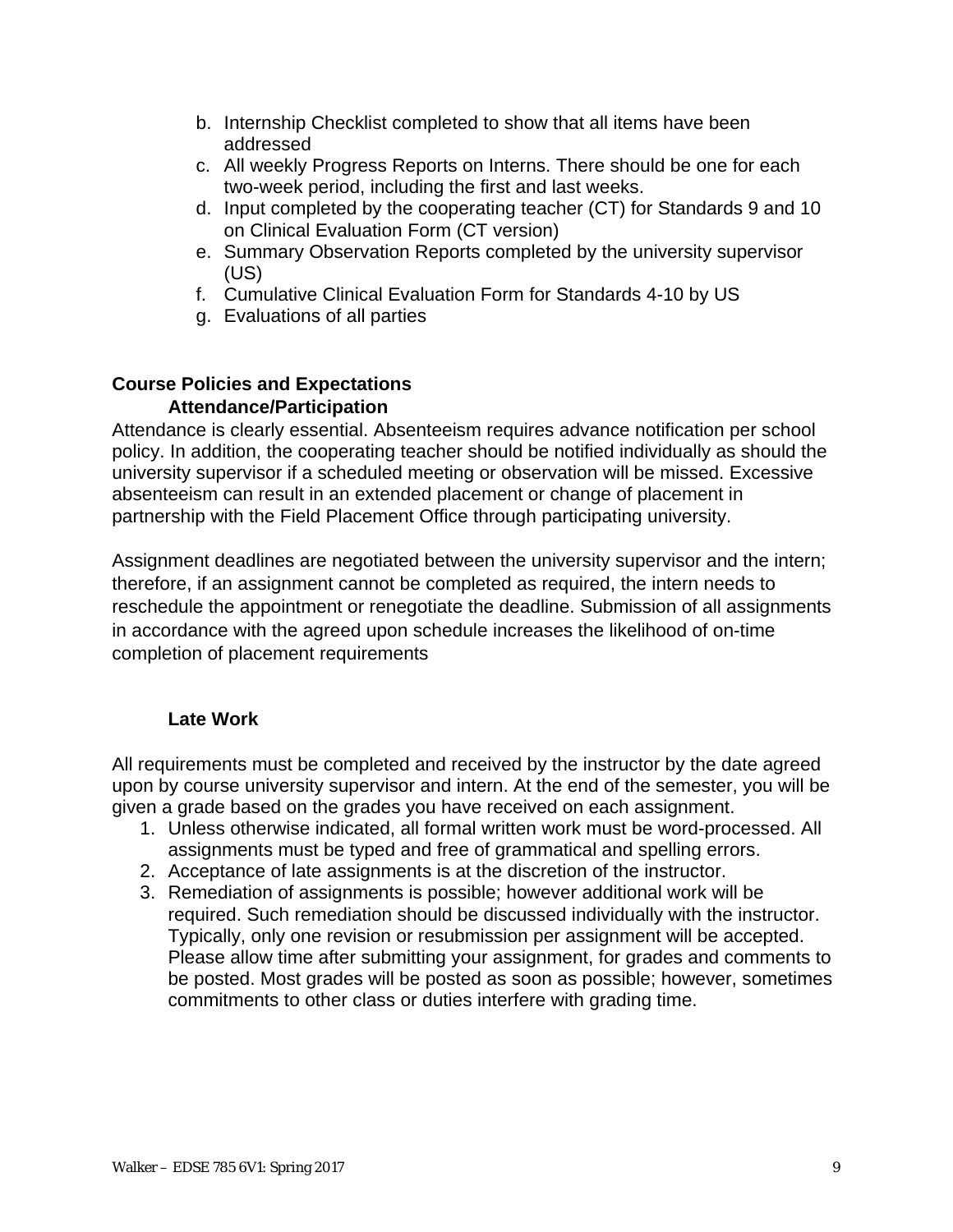## **Grading Scale**

There are only two grades for this course: *Satisfactory:* student has successfully completed requirements and completed assignments. *No credit:* student has not provided sufficient work to evaluate progress toward meeting course requirements.

### **Professional Dispositions**

Students are expected to exhibit professional behaviors and dispositions at all times.

## **Core Values Commitment**

The College of Education and Human Development is committed to collaboration, ethical leadership, innovation, research-based practice, and social justice. Students are expected to adhere to these principles: http://cehd.gmu.edu/values/

### **GMU Policies and Resources for Students**

### **Policies**

- Students must adhere to the guidelines of the Mason Honor Code (see http://oai.gmu.edu/the-mason-honor-code/).
- Students must follow the university policy for Responsible Use of Computing (see http://universitypolicy.gmu.edu/policies/responsible-use-of-computing/).
- Students are responsible for the content of university communications sent to their Mason email account and are required to activate their account and check it regularly. All communication from the university, college, school, and program will be sent to students **solely** through their Mason email account.
- Students with disabilities who seek accommodations in a course must be registered with George Mason University Disability Services. Approved accommodations will begin at the time the written letter from Disability Services is received by the instructor (see http://ods.gmu.edu/).
- Students must follow the university policy stating that all sound emitting devices shall be silenced during class unless otherwise authorized by the instructor.

## **Campus Resources**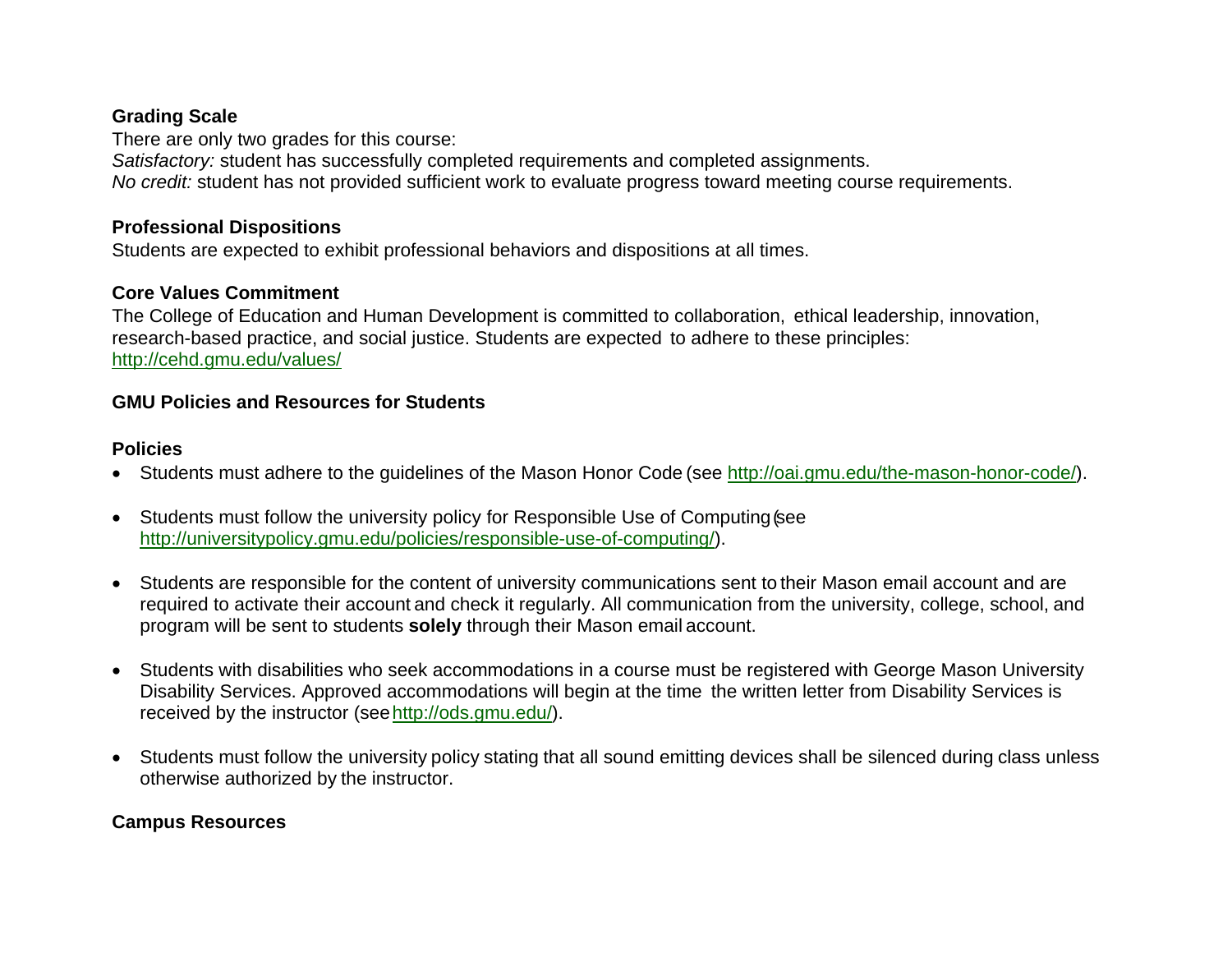- Support for submission of assignments to Tk20 should be directed to tk20help@gmu.edu or https://cehd.gmu.edu/api/tk20. Questions or concerns regarding use of Blackboard should be directed to http://coursessupport.gmu.edu/.
- The George Mason University Writing Center staff provides a variety of resources and services (e.g., tutoring, workshops, writing guides, handbooks) intended to support students as they work to construct and share knowledge through writing (see http://writingcenter.gmu.edu/).
- The George Mason University Counseling and Psychological Services (CAPS) staff consists of professional counseling and clinical psychologists, social workers, and counselors who offer a wide range of services (e.g., individual and group counseling, workshops and outreach programs) to enhance students' personal experience and academic performance (see http://caps.gmu.edu/).
- The George Mason University Office of Student Support staff helps students negotiate life situations by connecting them with appropriate campus and off-campus resources. Students in need of these services may contact the office by phone (703-993-5376). Concerned students, faculty and staff may also make a referral to express concern for the safety or well-being of a Mason student or the community by going to http://studentsupport.gmu.edu/, and the OSS staff will follow up with the student.

For additional information on the College of Education and Human Development, please visit our website https://cehd.gmu.edu/.

## **Class Schedule**

Note: Faculty reserves the right to alter the schedule as necessary, with notification to students.

*Observation meetings, possible seminars, and evaluations will be scheduled between university supervisor, cooperating teacher and intern.*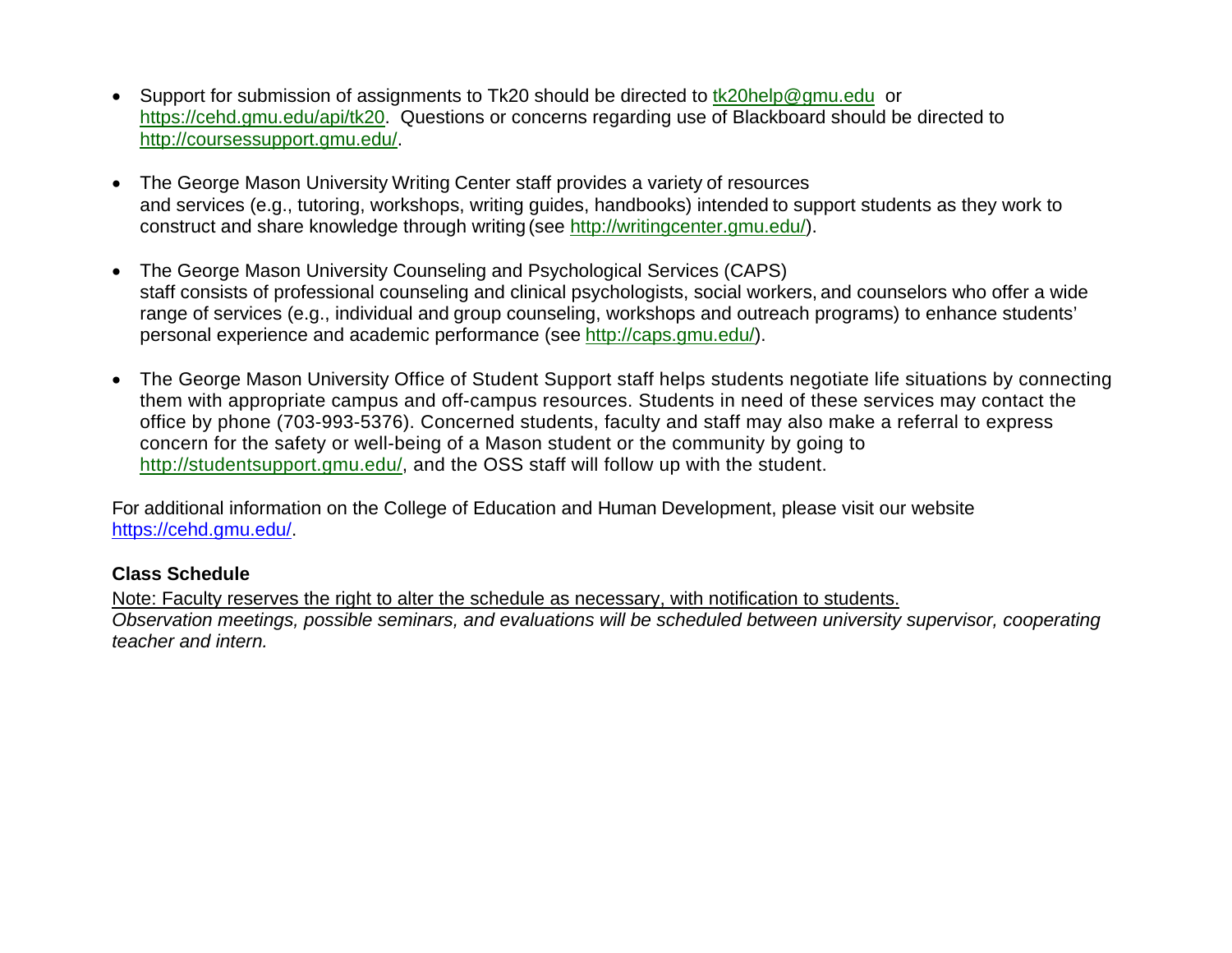#### Assessment Rubric(s)

#### **CLINICAL EVALUATION CONTINUUM FOR CANDIDATES IN INITIAL LICENSURE PROGRAMS**

|   | <b>CEC Standard 2: Learning Environments</b> |                                                                                                                                                   |                                                                                                                                                                                                                      |                                                                                                                                                                                                             |                                                                                                                                                                                                                                                                                                                                                                                |  |  |
|---|----------------------------------------------|---------------------------------------------------------------------------------------------------------------------------------------------------|----------------------------------------------------------------------------------------------------------------------------------------------------------------------------------------------------------------------|-------------------------------------------------------------------------------------------------------------------------------------------------------------------------------------------------------------|--------------------------------------------------------------------------------------------------------------------------------------------------------------------------------------------------------------------------------------------------------------------------------------------------------------------------------------------------------------------------------|--|--|
| м | <b>Key Elements</b><br>F                     |                                                                                                                                                   | <b>Does Not Meet Expectations</b>                                                                                                                                                                                    | <b>Meets Expectations</b>                                                                                                                                                                                   | <b>Exceeds Expectations</b>                                                                                                                                                                                                                                                                                                                                                    |  |  |
|   |                                              |                                                                                                                                                   |                                                                                                                                                                                                                      | $\mathbf{2}$                                                                                                                                                                                                | 3                                                                                                                                                                                                                                                                                                                                                                              |  |  |
|   |                                              | a. Creates an orderly<br>and supportive<br>environment by<br>designing and<br>managing routines;<br>effectively manages<br>teaching and learning. | Candidate inconsistently designs<br>and manages classroom routines,<br>creating an environment which is<br>not consistently orderly and<br>supportive. Candidate<br>inconsistently manages teaching<br>and learning. | Candidate creates an orderly and<br>supportive environment by<br>designing and managing<br>classroom routines and has<br>implemented some supports for<br>effective management of teaching<br>and learning. | Candidate reflects on the needs of<br>the learners with visual impairment<br>in order to create an orderly and<br>supportive environment. Candidate<br>manages classroom routines and is<br>responsive to the changing needs of<br>the students with visual impairment.<br>Candidate effectively manages<br>teaching and learning.                                             |  |  |
|   |                                              | b. Motivates students<br>with visual impairment<br>through interesting<br>and challenging<br>activities.                                          | Candidate inconsistently motivates<br>students with visual impairment<br>through activities.                                                                                                                         | Candidate motivates students<br>with visual impairment through<br>interesting and challenging<br>activities.                                                                                                | Candidate takes student interests<br>and abilities into consideration and<br>designs a variety of learning<br>activities which motivate and<br>challenge students with visual<br>impairment. Candidate offers<br>choices to students with visual<br>impairment when possible to<br>increase motivation.                                                                        |  |  |
|   |                                              | c. Create a safe,<br>equitable, positive,<br>and supportive<br>learning environment<br>in which diversities are<br>valued.                        | Candidate creates a safe, equitable,<br>positive, and supportive learning<br>environment in which diversities are<br>valued but does not demonstrate<br>that diversities are valued.                                 | Candidate creates a safe,<br>equitable, positive, and<br>supportive learning environment<br>in which diversities are valued.                                                                                | Candidate solicits student input and<br>provides opportunities for choice<br>making in order create a safe,<br>equitable, positive, and supportive<br>learning environment in which<br>diversities are valued. Candidate<br>reflects upon students' linguistic and<br>cultural background and considers<br>the class diversity while establishing<br>the learning environment. |  |  |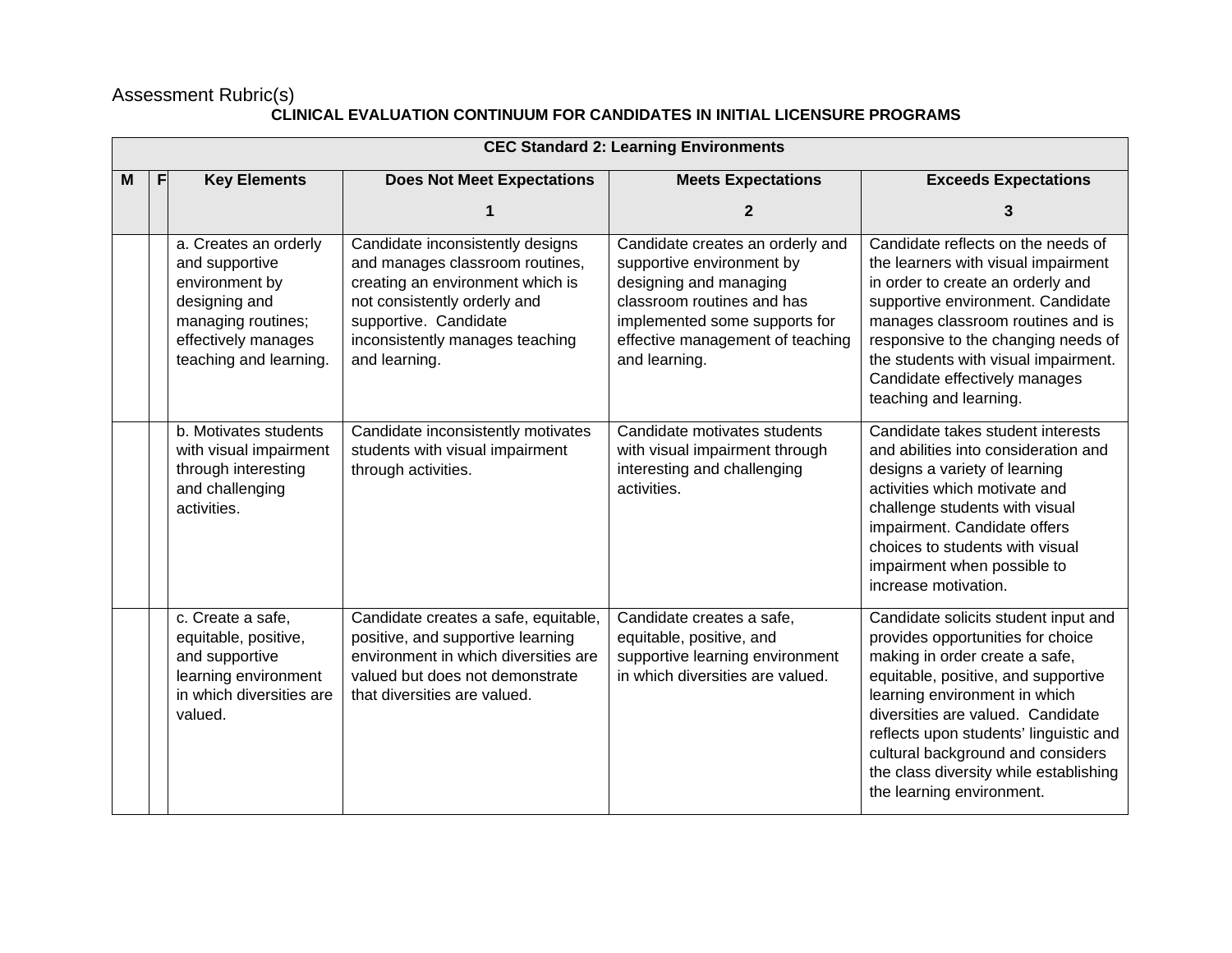|   | <b>CEC Standard 2: Learning Environments</b> |                                                                                                                                                                                         |                                                                                                                                                                                               |                                                                                                                                                                                        |                                                                                                                                                                                                                                                                                                                                               |  |  |
|---|----------------------------------------------|-----------------------------------------------------------------------------------------------------------------------------------------------------------------------------------------|-----------------------------------------------------------------------------------------------------------------------------------------------------------------------------------------------|----------------------------------------------------------------------------------------------------------------------------------------------------------------------------------------|-----------------------------------------------------------------------------------------------------------------------------------------------------------------------------------------------------------------------------------------------------------------------------------------------------------------------------------------------|--|--|
| M | F                                            | <b>Key Elements</b>                                                                                                                                                                     | <b>Does Not Meet Expectations</b>                                                                                                                                                             | <b>Meets Expectations</b>                                                                                                                                                              | <b>Exceeds Expectations</b>                                                                                                                                                                                                                                                                                                                   |  |  |
|   |                                              |                                                                                                                                                                                         |                                                                                                                                                                                               | $\mathbf{2}$                                                                                                                                                                           | 3                                                                                                                                                                                                                                                                                                                                             |  |  |
|   |                                              | d. Design learning<br>environments that<br>encourage active<br>participation in<br>individual and group<br>activities.                                                                  | Candidate inconsistently designs<br>learning environments that<br>encourage participation in individual<br>and group activities.                                                              | Candidate designs learning<br>environments that encourage<br>active participation in individual<br>and group activities.                                                               | Candidate integrates social skills<br>instruction and strategies for<br>enhancing motivation for each<br>individual student and the group as<br>a whole as they design learning<br>environments that encourage active<br>participation in individual and group<br>activities.                                                                 |  |  |
|   |                                              | e. Modifies the<br>learning environment<br>to manage behaviors,<br>time, space, and<br>materials to keep<br>students with visual<br>impairment<br>productively involved<br>in learning. | Candidate fails to modify the<br>learning environment to manage<br>behaviors, time, space, and<br>materials to keep students with<br>visual impairments productively<br>involved in learning. | Candidate modifies the learning<br>environment to manage<br>behaviors, time, space, and<br>materials to keep students with<br>visual impairments productively<br>involved in learning. | Candidate modifies the learning<br>environment to manage behaviors,<br>time, space, and materials to keep<br>students with visual impairments<br>productively involved in learning.<br>Candidate establishes clear<br>classroom procedures, discourages<br>disruptions, and promotes<br>interaction with students with visual<br>impairments. |  |  |
|   |                                              | f. Demonstrates the<br>ability to manage two<br>or more classroom<br>activities<br>simultaneously, with<br>evidence of attention<br>to each.                                            | Candidate demonstrates the ability<br>to manage two or more classroom<br>activities simultaneously but fails to<br>provide attention to each.                                                 | Candidate demonstrates the<br>ability to manage two or more<br>classroom activities<br>simultaneously, with evidence of<br>attention to each.                                          | Candidate demonstrates the ability<br>to manage two or more classroom<br>activities simultaneously, with<br>evidence of attention to each.<br>Candidate moves easily from one<br>activity to the other, making<br>adaptations as necessary to ensure<br>student success.                                                                      |  |  |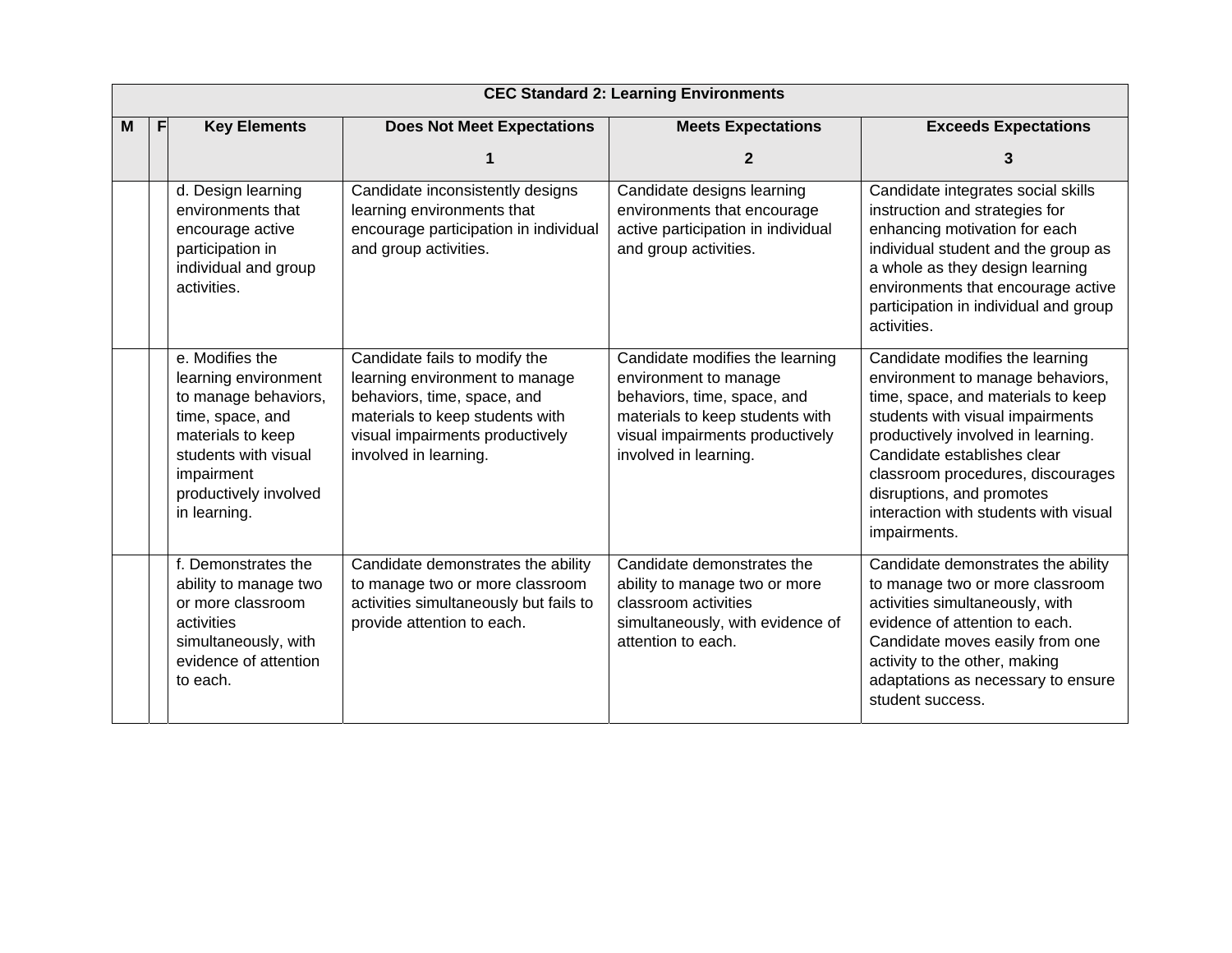| M | <b>Key Elements</b><br>F |                                                                                                                                                 | <b>Does Not Meet Expectations</b>                                                                                                                                                                        | <b>Meets Expectations</b>                                                                                                                             | <b>Exceeds Expectations</b>                                                                                                                                                                                                                                                                                                                                                             |
|---|--------------------------|-------------------------------------------------------------------------------------------------------------------------------------------------|----------------------------------------------------------------------------------------------------------------------------------------------------------------------------------------------------------|-------------------------------------------------------------------------------------------------------------------------------------------------------|-----------------------------------------------------------------------------------------------------------------------------------------------------------------------------------------------------------------------------------------------------------------------------------------------------------------------------------------------------------------------------------------|
|   |                          |                                                                                                                                                 |                                                                                                                                                                                                          | 2                                                                                                                                                     | 3                                                                                                                                                                                                                                                                                                                                                                                       |
|   |                          | g. Uses effective and<br>varied behavior<br>management<br>strategies and handles<br>disruptive or<br>destructive behavior<br>firmly and fairly. | Candidate is ineffective in using<br>behavior management strategies to<br>handle disruptive or destructive<br>behavior.                                                                                  | Candidate uses effective and<br>varied behavior management<br>strategies and handles disruptive<br>or destructive behavior firmly and<br>fairly.      | Candidate plans and implements<br>individualized behavior plans which<br>include effective and varied<br>behavior management strategies<br>and handles disruptive or<br>destructive behavior firmly and<br>fairly.                                                                                                                                                                      |
|   |                          | h. Communicates high<br>expectations while<br>respecting individual<br>differences and<br>cultural diversity.                                   | Candidate fails to communicate<br>high expectations for all students<br>with visual impairment.                                                                                                          | Candidate promotes appropriate<br>student behavior through clear<br>communication of high<br>expectations for all students with<br>visual impairment. | Candidate communicates high<br>expectations; develops an<br>awareness of student behavior<br>within the context of student<br>background and cultural diversity.                                                                                                                                                                                                                        |
|   |                          | i. Uses the least<br>intensive behavior<br>management strategy<br>consistent with the<br>needs of the individual<br>with visual impairment.     | Candidate uses behavior<br>management strategies which do<br>not meet the needs of the individual<br>with visual impairment.                                                                             | Candidate uses the least<br>intensive behavior management<br>strategy consistent with the needs<br>of the individual with visual<br>impairment.       | Candidate gathers background<br>information on the individual with<br>visual impairment and reflects upon<br>this information in order to<br>determine the most appropriate<br>least intensive behavior<br>management strategy. Candidate<br>implements this strategy, makes<br>modifications as needed, and<br>reflects on the efficacy of the<br>strategy following the intervention. |
|   |                          | j. Establishes and<br>maintains rapport with<br>individuals with and<br>without visual<br>impairment.                                           | Candidate inconsistently<br>demonstrates caring, friendly<br>interactions with students with<br>visual impairment and fails to<br>develop a rapport with students with<br>and without visual impairment. | Candidate establishes caring,<br>friendly interaction with students<br>with visual impairment by<br>modeling respect for differences.                 | Candidate evaluates and adjusts<br>practice to maintain caring,<br>respectful, and equitable student<br>relationships.                                                                                                                                                                                                                                                                  |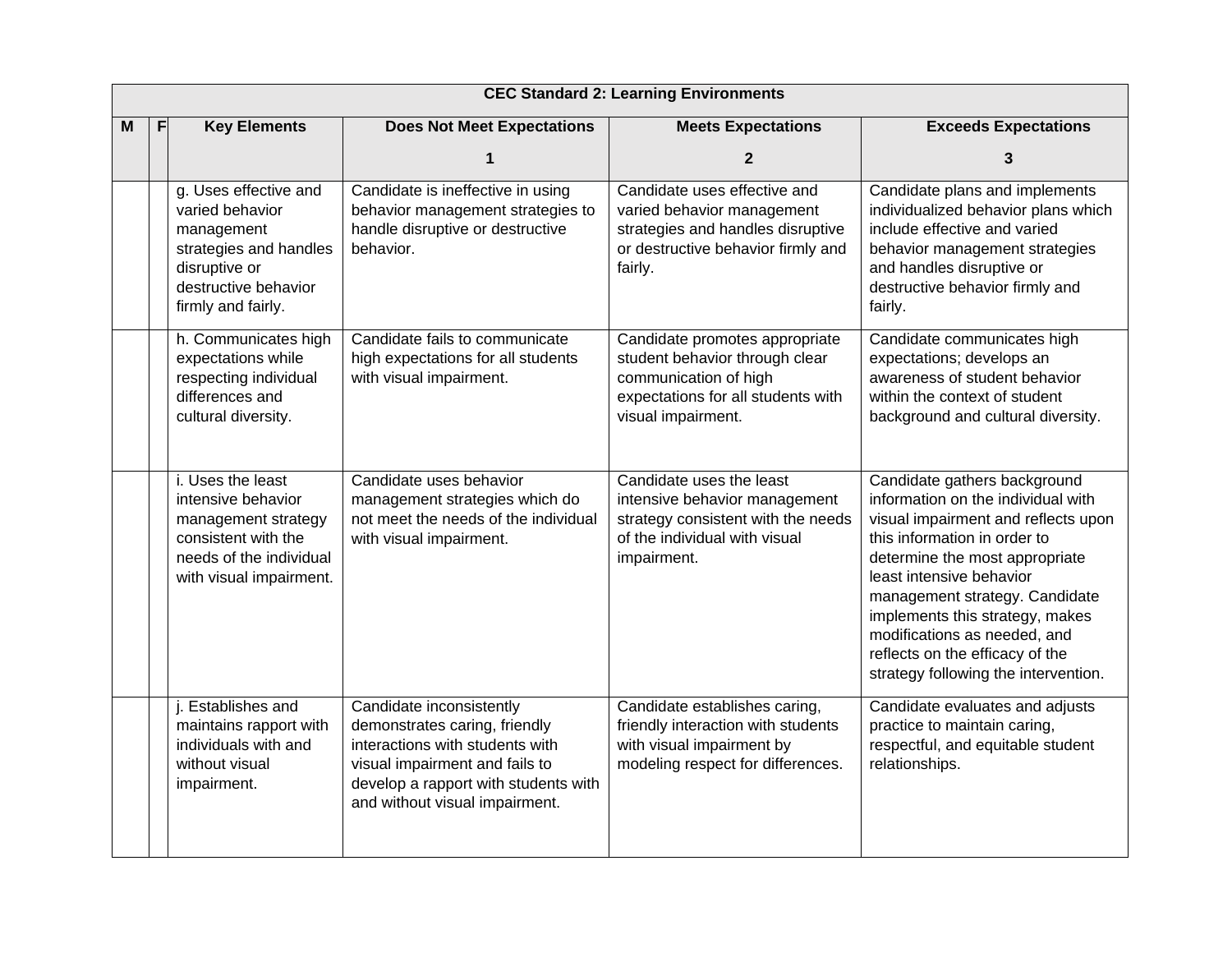|   | <b>CEC Standard 4: Assessment</b> |                                                                                                                                           |                                                                                                                                                                                                                      |                                                                                                                                         |                                                                                                                                                                                                                                                                                                                                     |
|---|-----------------------------------|-------------------------------------------------------------------------------------------------------------------------------------------|----------------------------------------------------------------------------------------------------------------------------------------------------------------------------------------------------------------------|-----------------------------------------------------------------------------------------------------------------------------------------|-------------------------------------------------------------------------------------------------------------------------------------------------------------------------------------------------------------------------------------------------------------------------------------------------------------------------------------|
| M | F                                 | <b>Key Elements</b>                                                                                                                       | <b>Does Not Meet Expectations</b>                                                                                                                                                                                    | <b>Meets Expectations</b>                                                                                                               | <b>Exceeds Expectations</b>                                                                                                                                                                                                                                                                                                         |
|   |                                   |                                                                                                                                           | 1                                                                                                                                                                                                                    | $\mathbf{2}$                                                                                                                            | 3                                                                                                                                                                                                                                                                                                                                   |
|   |                                   | a. Creates and<br>explains criteria for<br>assessing student<br>work.                                                                     | Candidate does not explain<br>criteria for assessing student<br>work. Criteria for<br>assessing/monitoring student<br>progress. Criteria for<br>assessment are non-existent or<br>inappropriate for the lesson/task. | Candidate creates and explains<br>criteria for assessing student<br>work.                                                               | Candidate chooses appropriate<br>assessment tools,<br>communicates criteria to<br>students with visual impairment<br>and collaborative team,<br>confirms their understanding,<br>and applies criteria consistently.                                                                                                                 |
|   |                                   | b. Plans for using<br>various methods to<br>assess students'<br>learning.                                                                 | Candidate fails to plan for using<br>various methods to assess<br>students' learning.                                                                                                                                | Candidate plans for using<br>various methods to assess<br>students' learning.                                                           | Candidate plans for using<br>various evidence-based<br>methods to assess students'<br>learning.                                                                                                                                                                                                                                     |
|   |                                   | c. Assesses for<br>understanding and<br>mastery through<br>observation of<br>students'<br>performance and<br>evaluation of their<br>work. | Candidate inconsistently<br>assesses for understanding and<br>mastery through observation of<br>students' performance and<br>evaluation of their work.                                                               | Candidate assesses for<br>understanding and mastery<br>through observation of<br>students' performance and<br>evaluation of their work. | Candidate plans and<br>implements ongoing<br>assessments to check for<br>understanding and mastery of<br>concepts through observation of<br>students' performance and<br>evaluation of their work and<br>clearly communicates their<br>assessment findings to the<br>students with visual impairment<br>and other key stakeholders. |
|   |                                   | d. Involves and<br>guides students with<br>visual impairment in<br>assessing and<br>reflecting on their<br>own learning.                  | Candidate inconsistently<br>involves and guides students<br>with visual impairment in self-<br>assessment of learning.                                                                                               | Candidate involves and guides<br>students with visual impairment<br>in assessing and reflecting on<br>their own learning.               | Candidate provides<br>guidelines/tools for students'<br>self-reflection about work<br>progress, completion, and<br>quality.                                                                                                                                                                                                         |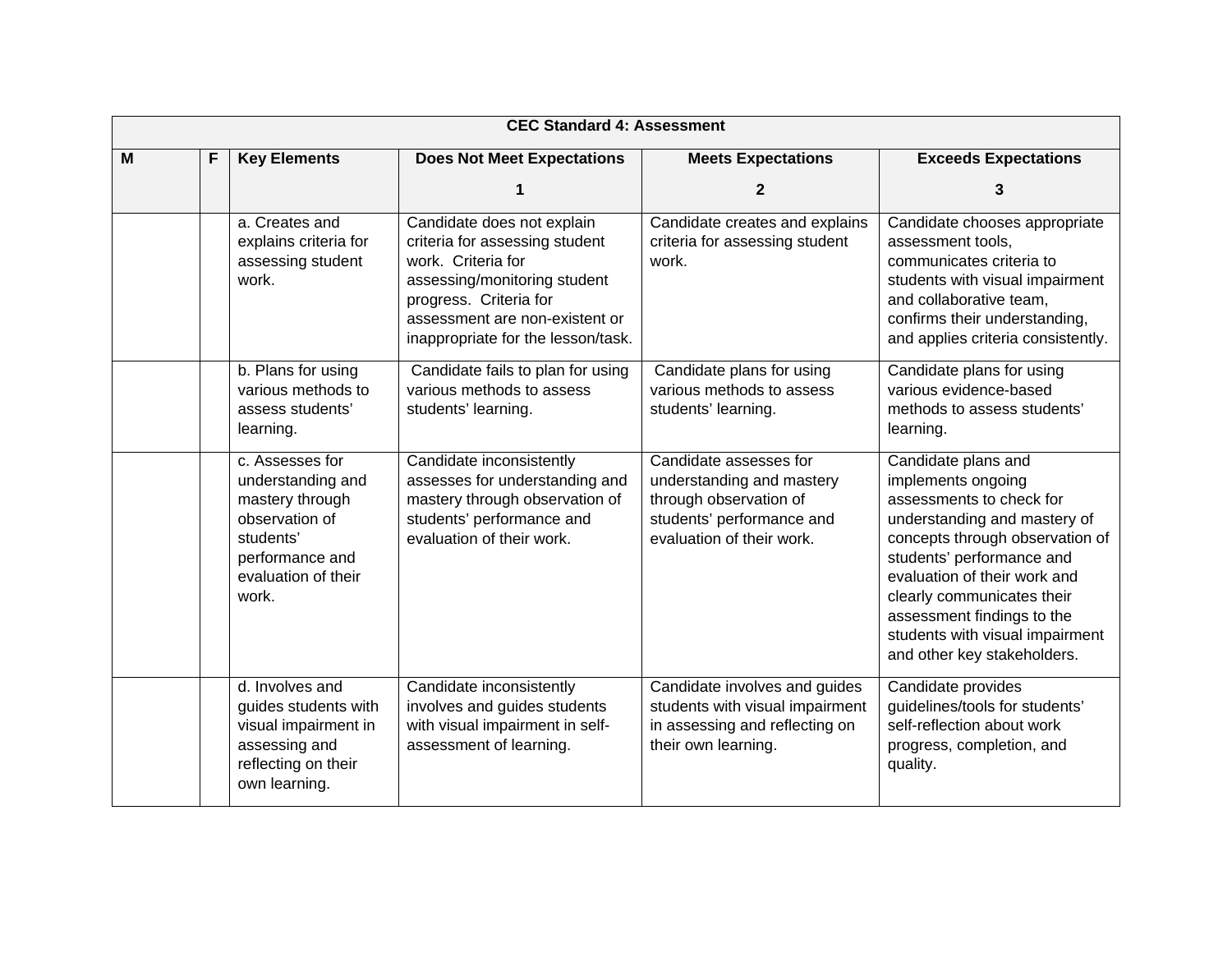|   |   |                                                                                                                                                                                                                                  | <b>CEC Standard 4: Assessment</b>                                                                                                                                                                    |                                                                                                                                                                                                                                |                                                                                                                                                                                                                                                                         |
|---|---|----------------------------------------------------------------------------------------------------------------------------------------------------------------------------------------------------------------------------------|------------------------------------------------------------------------------------------------------------------------------------------------------------------------------------------------------|--------------------------------------------------------------------------------------------------------------------------------------------------------------------------------------------------------------------------------|-------------------------------------------------------------------------------------------------------------------------------------------------------------------------------------------------------------------------------------------------------------------------|
| M | F | <b>Key Elements</b>                                                                                                                                                                                                              | <b>Does Not Meet Expectations</b>                                                                                                                                                                    | <b>Meets Expectations</b>                                                                                                                                                                                                      | <b>Exceeds Expectations</b>                                                                                                                                                                                                                                             |
|   |   |                                                                                                                                                                                                                                  |                                                                                                                                                                                                      | $\mathbf 2$                                                                                                                                                                                                                    | 3                                                                                                                                                                                                                                                                       |
|   |   | e. Keeps records of<br>students' progress<br>and problems and<br>uses data from<br>multiple sources to<br>assess student<br>learning.                                                                                            | Candidate fails to keep records<br>of students' progress or does not<br>use student assessment data to<br>make instructional decisions.                                                              | Candidate keeps records of<br>students' progress and<br>problems and uses data from<br>multiple sources to assess<br>student learning.                                                                                         | Candidate maintains records of<br>students' progress and reflects<br>on assessment outcomes for<br>individual and group learning to<br>determine appropriateness of<br>methods, design of assessment<br>tools, clarity of criteria, and/or<br>need for additional data. |
|   |   | f. Develops or<br>modifies<br>individualized<br>assessment<br>strategies.                                                                                                                                                        | Candidate fails to develop of<br>modify individualized<br>assessment strategies.                                                                                                                     | Candidate develops or modifies<br>individualized assessment<br>strategies.                                                                                                                                                     | Candidate develops, modifies,<br>and reflects upon individualized<br>assessment strategies in order<br>to gather a variety of data for<br>instructional decision-making.                                                                                                |
|   |   | g. Analyzes,<br>evaluates and reflects<br>on student<br>assessment data and<br>instruction and<br>monitors progress of<br>individuals with<br>exceptional learning<br>needs to improve<br>instructional practice<br>(summative). | Candidate reviews assessment<br>data and identifies links to<br>current instructional plans but<br>fails to analyze student<br>assessment data or use the data<br>to improve instructional practice. | Candidate analyzes, evaluates<br>and reflects on student<br>assessment data and<br>instruction and monitors<br>progress of individuals with<br>exceptional learning needs to<br>improve instructional practice<br>(summative). | Candidate uses individual and<br>group progress data to reflect<br>on teaching effectiveness;<br>identifies specific adjustments<br>needed to improve student<br>learning outcomes for all<br>students with visual impairment<br>(summative).                           |
|   |   | h. Uses assessment<br>data to profile student<br>learning and guide<br>instruction<br>(formative).                                                                                                                               | Candidate does not use student<br>assessment data to make<br>instructional decisions<br>(formative).                                                                                                 | Candidate uses assessment<br>data to profile student learning<br>and guide instruction<br>(formative).                                                                                                                         | Candidate evaluates<br>assessment data to develop<br>individual and group profiles<br>that reflect progress of all<br>students with visual impairment<br>and addresses levels of need<br>and learning accomplishments<br>(formative).                                   |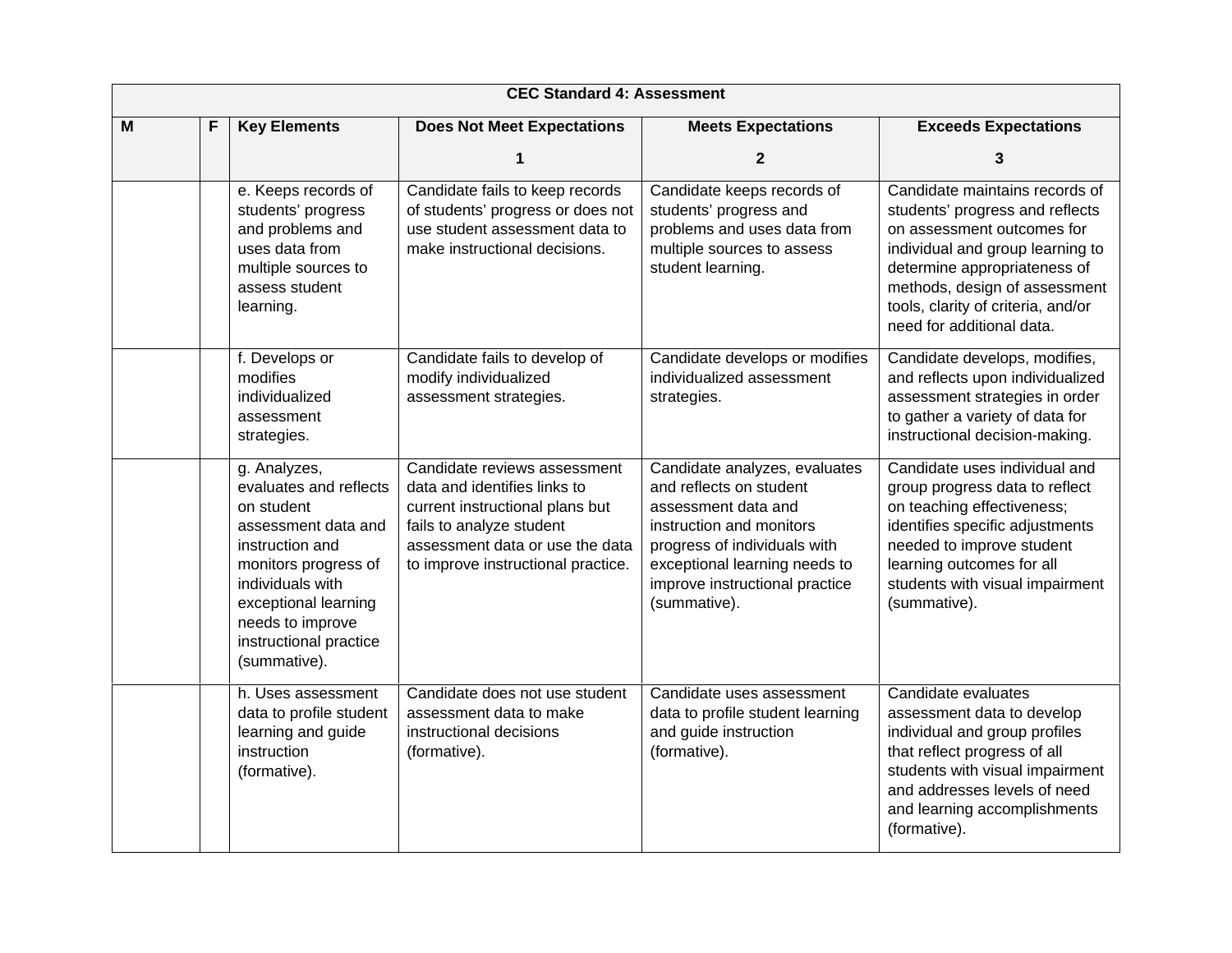|   | <b>CEC Standard 5: Instructional Planning and Strategies</b> |                                                                                                                                                                                           |                                                                                                                                                                                                       |                                                                                                                                                                                             |                                                                                                                                                                                                               |  |
|---|--------------------------------------------------------------|-------------------------------------------------------------------------------------------------------------------------------------------------------------------------------------------|-------------------------------------------------------------------------------------------------------------------------------------------------------------------------------------------------------|---------------------------------------------------------------------------------------------------------------------------------------------------------------------------------------------|---------------------------------------------------------------------------------------------------------------------------------------------------------------------------------------------------------------|--|
| M | F                                                            | <b>Key Elements</b>                                                                                                                                                                       | <b>Does Not Meet Expectations</b>                                                                                                                                                                     | <b>Meets Expectations</b>                                                                                                                                                                   | <b>Exceeds Expectations</b>                                                                                                                                                                                   |  |
|   |                                                              |                                                                                                                                                                                           |                                                                                                                                                                                                       | $\mathbf{2}$                                                                                                                                                                                | 3                                                                                                                                                                                                             |  |
|   |                                                              | a. Selects, adapts,<br>and implements a<br>variety of evidence-<br>based practices<br>validated for specific<br>characteristics of<br>learners with visual<br>impairment and<br>settings. | Candidate selects and<br>implements a variety of<br>evidence-based practices<br>but fails to make<br>adaptations that promote<br>student understanding for<br>all students with visual<br>impairment. | Candidate selects, adapts, and<br>implements a variety of<br>evidence-based practices<br>validated for specific<br>characteristics of learners with<br>visual impairment and settings.      | Candidate uses multiple<br>evidence-based strategies,<br>resources, and technologies in<br>units of instruction that promote<br>student understanding for all<br>students with visual impairment.             |  |
|   |                                                              | b. Selects a variety of<br>learning experiences,<br>media and materials to<br>accommodate<br>different styles and<br>levels of learning.                                                  | Candidate selects only one type<br>of learning<br>experiences/adaptations, media<br>and materials including<br>technology.                                                                            | Candidate selects a variety of<br>learning<br>experiences/adaptations, media<br>and materials (including<br>technology) to accommodate<br>different styles and levels of<br>learning.       | Candidate selects, adapts, and<br>implements a variety of learning<br>experiences/adaptations, media<br>and materials (including<br>technology) to accommodate<br>different styles and levels of<br>learning. |  |
|   |                                                              | c. Adapts pacing,<br>methods, and<br>materials utilizing<br>feedback from<br>students with visual<br>impairment.                                                                          | Candidate inconsistently adapts<br>pacing, methods and materials.                                                                                                                                     | Candidate adapts pacing,<br>methods, and materials utilizing<br>feedback from learners with<br>visual impairment and/or based<br>on performance data of learners<br>with visual impairment. | Candidate reflects on the<br>efficacy of pacing, methods and<br>materials and makes<br>adaptations as needed.                                                                                                 |  |
|   |                                                              | d. Provides<br>opportunities for<br>learners with visual<br>impairment to work<br>independently and in<br>cooperative groups.                                                             | Candidate inconsistently<br>provides opportunities for<br>learners with visual impairment<br>to work independently and in<br>cooperative groups.                                                      | Candidate provides opportunities<br>for learners with visual<br>impairment to work<br>independently and in<br>cooperative groups.                                                           | Candidate provides structured<br>opportunities and provides<br>formative feedback to learners<br>with visual impairment to allow<br>them to work independently and<br>in cooperative group.                   |  |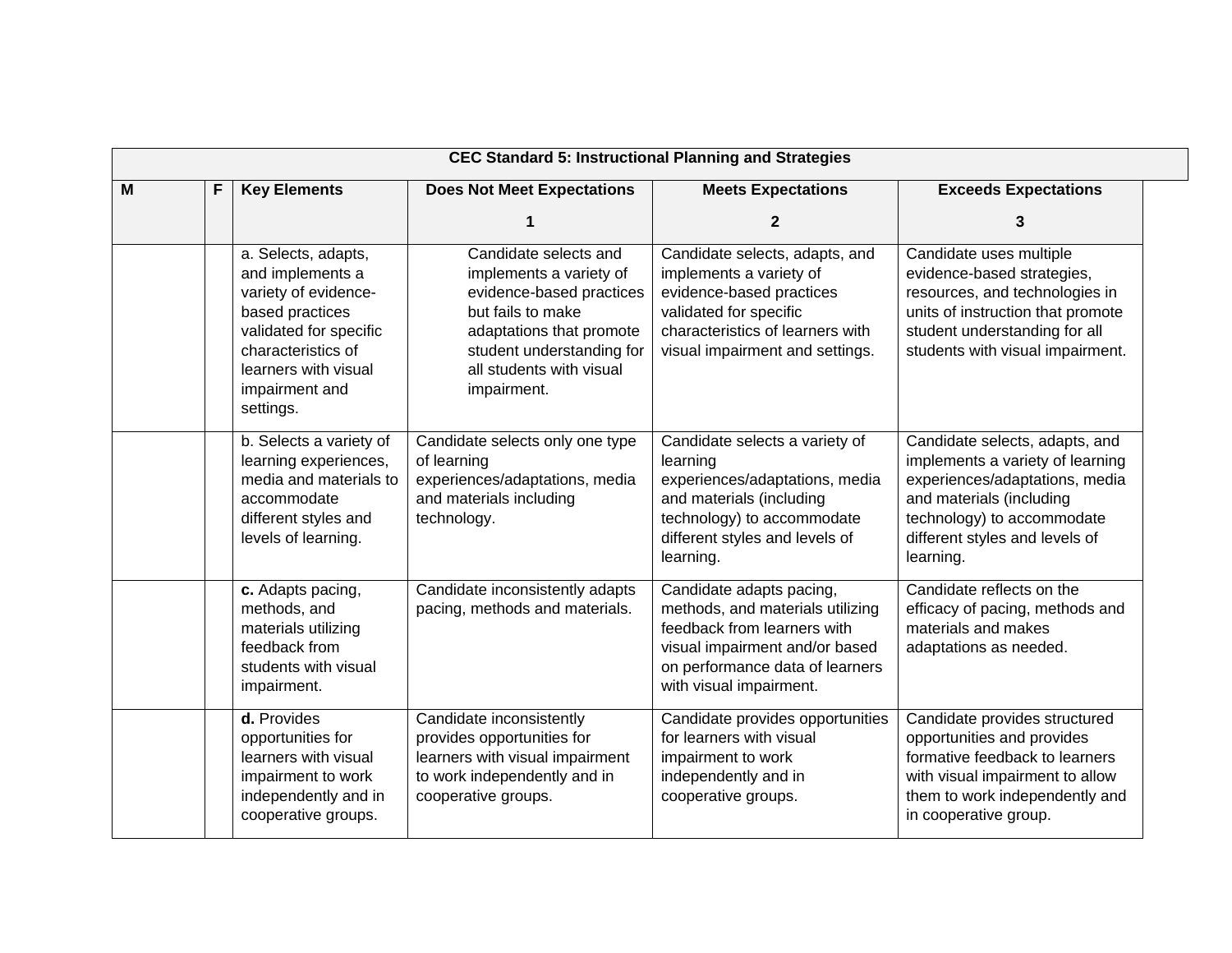|   | <b>CEC Standard 5: Instructional Planning and Strategies</b> |                                                                                                                                                          |                                                                                                                                                                 |                                                                                                                                                                                                                                                                   |                                                                                                                                                                                                                                                                                           |
|---|--------------------------------------------------------------|----------------------------------------------------------------------------------------------------------------------------------------------------------|-----------------------------------------------------------------------------------------------------------------------------------------------------------------|-------------------------------------------------------------------------------------------------------------------------------------------------------------------------------------------------------------------------------------------------------------------|-------------------------------------------------------------------------------------------------------------------------------------------------------------------------------------------------------------------------------------------------------------------------------------------|
| M | F                                                            | <b>Key Elements</b>                                                                                                                                      | <b>Does Not Meet Expectations</b>                                                                                                                               | <b>Meets Expectations</b>                                                                                                                                                                                                                                         | <b>Exceeds Expectations</b>                                                                                                                                                                                                                                                               |
|   |                                                              |                                                                                                                                                          |                                                                                                                                                                 | $\mathbf{2}$                                                                                                                                                                                                                                                      | 3                                                                                                                                                                                                                                                                                         |
|   |                                                              | e. Encourages critical<br>thinking and problem<br>solving through<br>prompts, questioning,<br>and application.                                           | Candidate inconsistently<br>provides prompts, questions and<br>application opportunities.                                                                       | Candidate encourages critical<br>thinking and problem solving<br>through prompts, questioning,<br>and application. Strategies for<br>learners with additional<br>disabilities include self-<br>awareness skills, self-<br>management, and self-control<br>skills. | Candidate encourages critical<br>thinking and problem solving on<br>a consistent basis through<br>prompts, questioning, and<br>application.<br>Strategies for learners with<br>additional disabilities include<br>self-awareness skills, self-<br>management, and self-control<br>skills. |
|   |                                                              | f. Demonstrates<br>competence in using<br>technology to achieve<br>instructional<br>objectives.                                                          | Candidate fails to demonstrate<br>competence in using technology<br>to achieve instructional<br>objectives.                                                     | Candidate demonstrates<br>competence in using technology<br>to achieve instructional<br>objectives.                                                                                                                                                               | Candidate demonstrates high<br>levels of skill in using technology<br>to achieve instructional<br>objectives.                                                                                                                                                                             |
|   |                                                              | g. Develops and<br>selects instructional<br>content, resources,<br>and strategies that<br>respond to cultural,<br>linguistic, and gender<br>differences. | Candidate does not develop or<br>select instructional content,<br>resources, and strategies that<br>respond to cultural, linguistic,<br>and gender differences. | Candidate uses instructional<br>content, resources, and<br>strategies that respond to<br>cultural, linguistic, and gender<br>differences.                                                                                                                         | Candidate uses instructional<br>content, resources, and<br>strategies that respond to<br>cultural, linguistic, and gender<br>differences on a consistent basis                                                                                                                            |
|   |                                                              | h. Uses strategies to<br>facilitate maintenance<br>and generalization of<br>skills across learning<br>environments                                       | Candidate does not use<br>strategies to facilitate<br>maintenance and generalization<br>of skills across learning<br>environments                               | Candidate uses strategies to<br>facilitate maintenance and<br>generalization of skills across<br>learning environments                                                                                                                                            | Candidate uses multiple<br>strategies to facilitate<br>maintenance and generalization<br>of skills across learning<br>environments                                                                                                                                                        |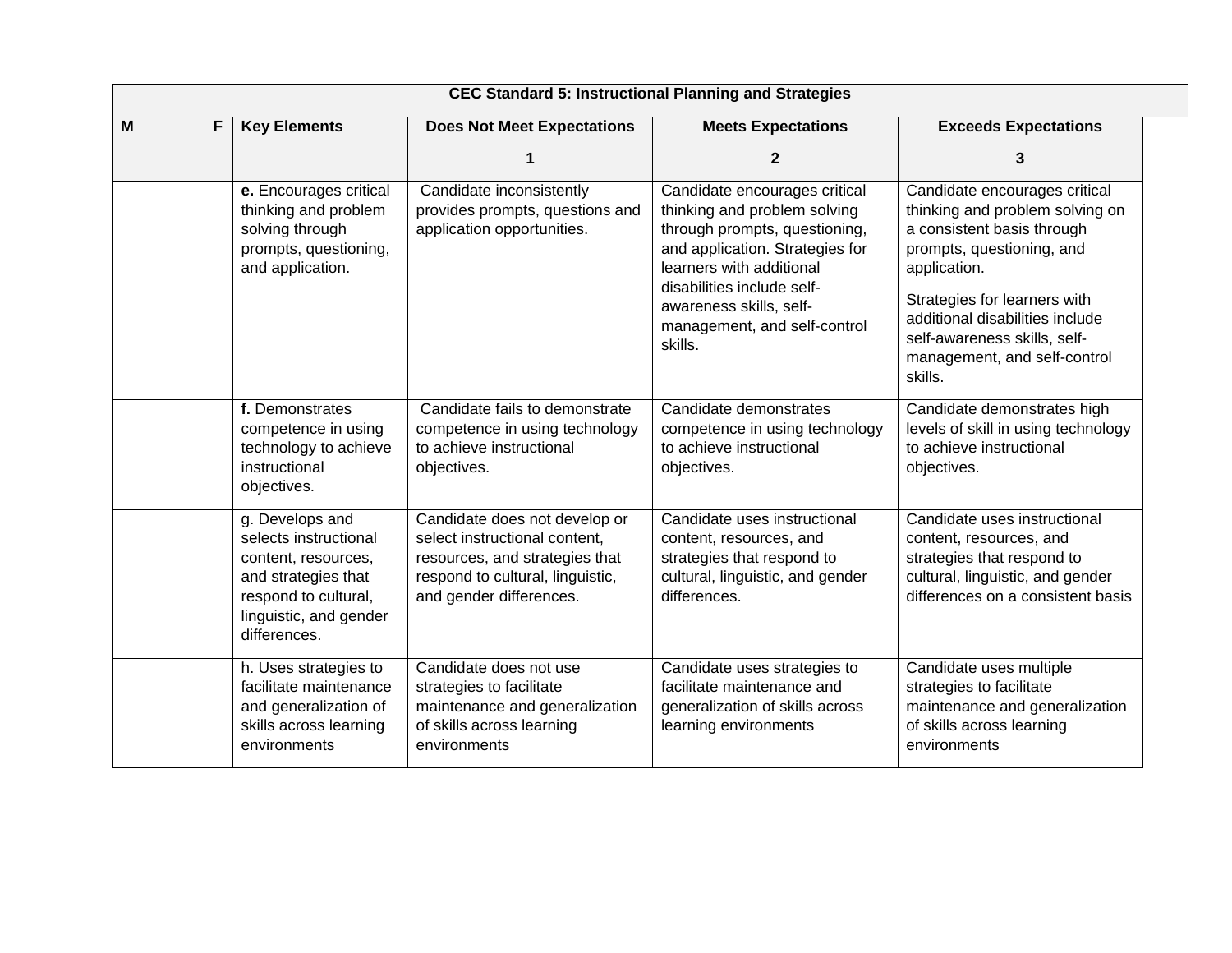|   |   |                                                                                                                   |                                                                                                                                                                 | <b>CEC Standard 5: Instructional Planning and Strategies</b>                                                                                            |                                                                                                                                                                                                                                                                         |
|---|---|-------------------------------------------------------------------------------------------------------------------|-----------------------------------------------------------------------------------------------------------------------------------------------------------------|---------------------------------------------------------------------------------------------------------------------------------------------------------|-------------------------------------------------------------------------------------------------------------------------------------------------------------------------------------------------------------------------------------------------------------------------|
| M | F | <b>Key Elements</b>                                                                                               | <b>Does Not Meet Expectations</b>                                                                                                                               | <b>Meets Expectations</b>                                                                                                                               | <b>Exceeds Expectations</b>                                                                                                                                                                                                                                             |
|   |   |                                                                                                                   |                                                                                                                                                                 | $\mathbf{2}$                                                                                                                                            | 3                                                                                                                                                                                                                                                                       |
|   |   | i. Select and adapt<br>materials in Braille,<br>accessible print, and<br>other formats.                           | Candidate does not select and<br>adapt materials in braille,<br>accessible print, and other<br>formats.                                                         | Candidate select and adapt<br>materials in braille, accessible<br>print, and other formats.                                                             | Candidate selects and adapts<br>high quality materials in braille,<br>accessible print, and other<br>formats.                                                                                                                                                           |
|   |   | Demonstrates use of<br>adaptive technologies<br>for tactile learners with<br>visual impairment                    | Candidate fails to demonstrate<br>competence in teaching use of<br>braillewriter, slate and stylus,<br>and computer technology to<br>produce Braille materials. | Candidate demonstrates<br>competence in teaching use of<br>braillewriter, slate and stylus,<br>and computer technology to<br>produce Braille materials. | Candidate demonstrates high-<br>levels of competence in teaching<br>use of braillewriter, slate and<br>stylus, and computer technology<br>to produce Braille materials.                                                                                                 |
|   |   | k. Teaches the use of<br>the abacus, talking<br>calculator, tactile<br>graphics, and adapted<br>science equipment | Candidate fails to demonstrate<br>competence in teaching the use<br>of abacus, talking calculator,<br>tactile graphics, and adapted<br>science equipment.       | Candidate demonstrates<br>competence in teaching the use<br>of abacus, talking calculator,<br>tactile graphics, and adapted<br>science equipment.       | Candidate demonstrates high-<br>level competence in teaching the<br>use of abacus, talking calculator,<br>tactile graphics, and adapted<br>science equipment.                                                                                                           |
|   |   | I. Teaches literacy<br>skills to individuals<br>who have vision loss<br>as well as other<br>disabilities          | Candidate fails to demonstrate<br>competence in teaching literacy<br>to students with visual<br>impairment.                                                     | Candidate demonstrates<br>competence in teaching literacy<br>skills to learners with vision loss.<br>including those with multiple<br>disabilities.     | Candidate takes a proactive role<br>in facilitating literacy instruction,<br>drawing on evidence based-<br>practices and collaborating with<br>other team members to meet the<br>needs of students with visual<br>impairments and those who<br>have other disabilities. |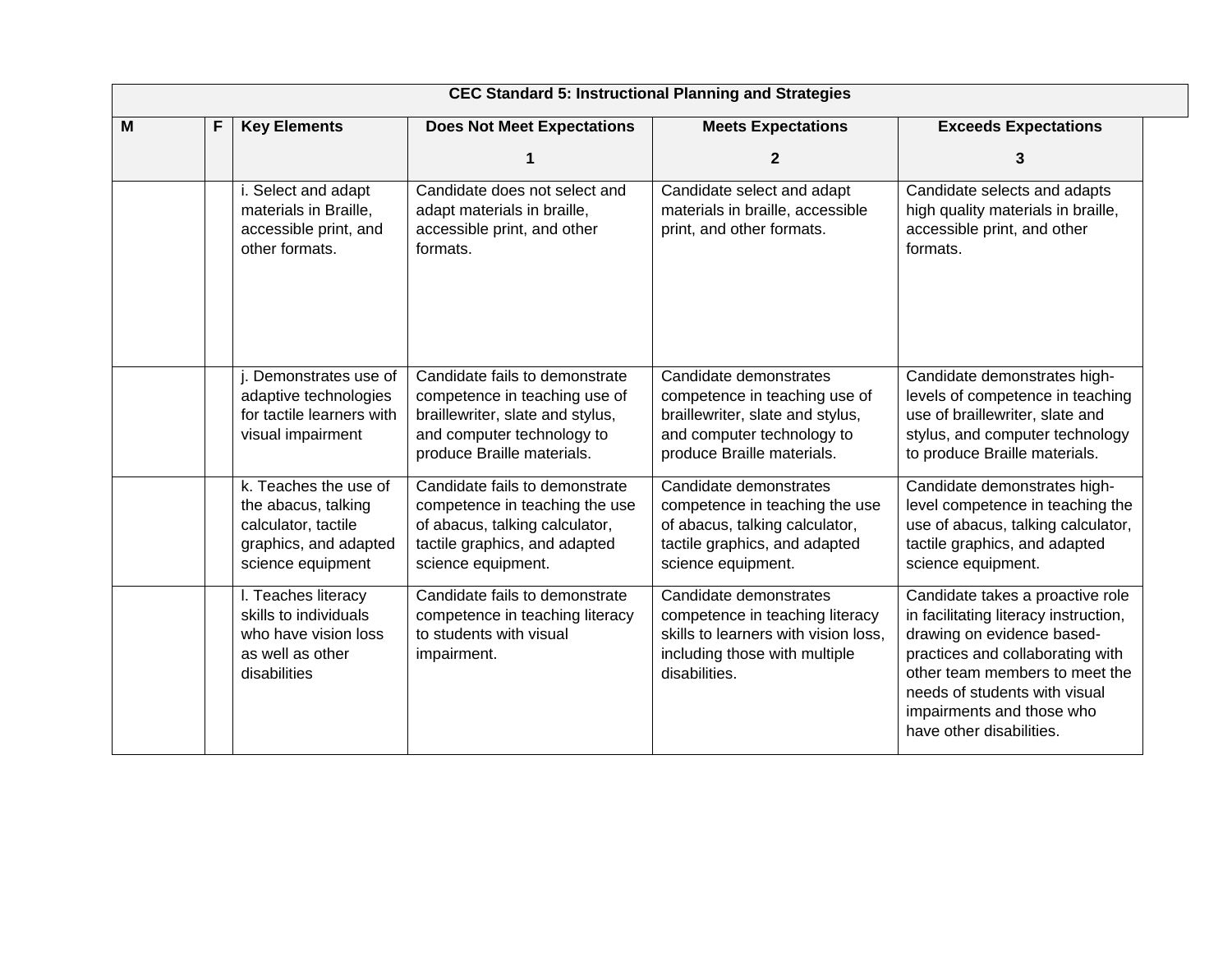|   |   |                                                                                                                                                                                                                                 | <b>CEC Standard 5: Instructional Planning and Strategies</b>                                                                                                                                                                              |                                                                                                                                                                                                                            |                                                                                                                                                                                                                                                                                                              |
|---|---|---------------------------------------------------------------------------------------------------------------------------------------------------------------------------------------------------------------------------------|-------------------------------------------------------------------------------------------------------------------------------------------------------------------------------------------------------------------------------------------|----------------------------------------------------------------------------------------------------------------------------------------------------------------------------------------------------------------------------|--------------------------------------------------------------------------------------------------------------------------------------------------------------------------------------------------------------------------------------------------------------------------------------------------------------|
| M | F | <b>Key Elements</b>                                                                                                                                                                                                             | <b>Does Not Meet Expectations</b>                                                                                                                                                                                                         | <b>Meets Expectations</b>                                                                                                                                                                                                  | <b>Exceeds Expectations</b>                                                                                                                                                                                                                                                                                  |
|   |   |                                                                                                                                                                                                                                 |                                                                                                                                                                                                                                           | 2                                                                                                                                                                                                                          | 3                                                                                                                                                                                                                                                                                                            |
|   |   | m. Uses strategies to<br>support and enhance<br>communication skills<br>of individuals with<br>visual impairment.                                                                                                               | Candidate uses limited<br>strategies to support and<br>enhance communication skills of<br>individuals with visual<br>impairment.                                                                                                          | Candidate uses strategies to<br>support and enhance<br>communication skills of<br>individuals with visual<br>impairment.                                                                                                   | Candidate uses evidence based<br>strategies, appropriate<br>technology, including assistive<br>technology, when appropriate,<br>and modeling to support and<br>enhance communication skills of<br>individuals with visual<br>impairment.                                                                     |
|   |   | n. Uses<br>communication<br>strategies and<br>resources to facilitate<br>understanding of<br>subject matter for<br>individuals with<br>exceptional learning<br>needs whose primary<br>language is not the<br>dominant language. | Candidate uses limited<br>strategies to individualize the<br>curriculum to facilitate<br>understanding of subject matter<br>for individuals with exceptional<br>learning needs whose primary<br>language is not the dominant<br>language. | Candidate uses communication<br>strategies and resources to<br>facilitate understanding of<br>subject matter for individuals<br>with exceptional learning needs<br>whose primary language is not<br>the dominant language. | Candidate uses evidence based<br>communication strategies,<br>appropriate technology,<br>collaboration with ELL teachers,<br>and resources to facilitate<br>understanding of subject matter<br>for individuals with exceptional<br>learning needs whose primary<br>language is not the dominant<br>language. |
|   |   | o. Uses assessment<br>data from informal<br>reading inventories to<br>develop instructional<br>plans for learners with<br>visual impairment.                                                                                    | Candidate develops instructional<br>plans for learners with visual<br>impairment without taking<br>assessment data from informal<br>reading inventories into account.                                                                     | Candidate uses assessment<br>data from informal reading<br>inventories to develop<br>instructional plans for learners<br>with visual impairment.                                                                           | Candidate uses assessment<br>data from informal reading<br>inventories and current evidence<br>based practices to develop<br>instructional plans for learners<br>with visual impairment.                                                                                                                     |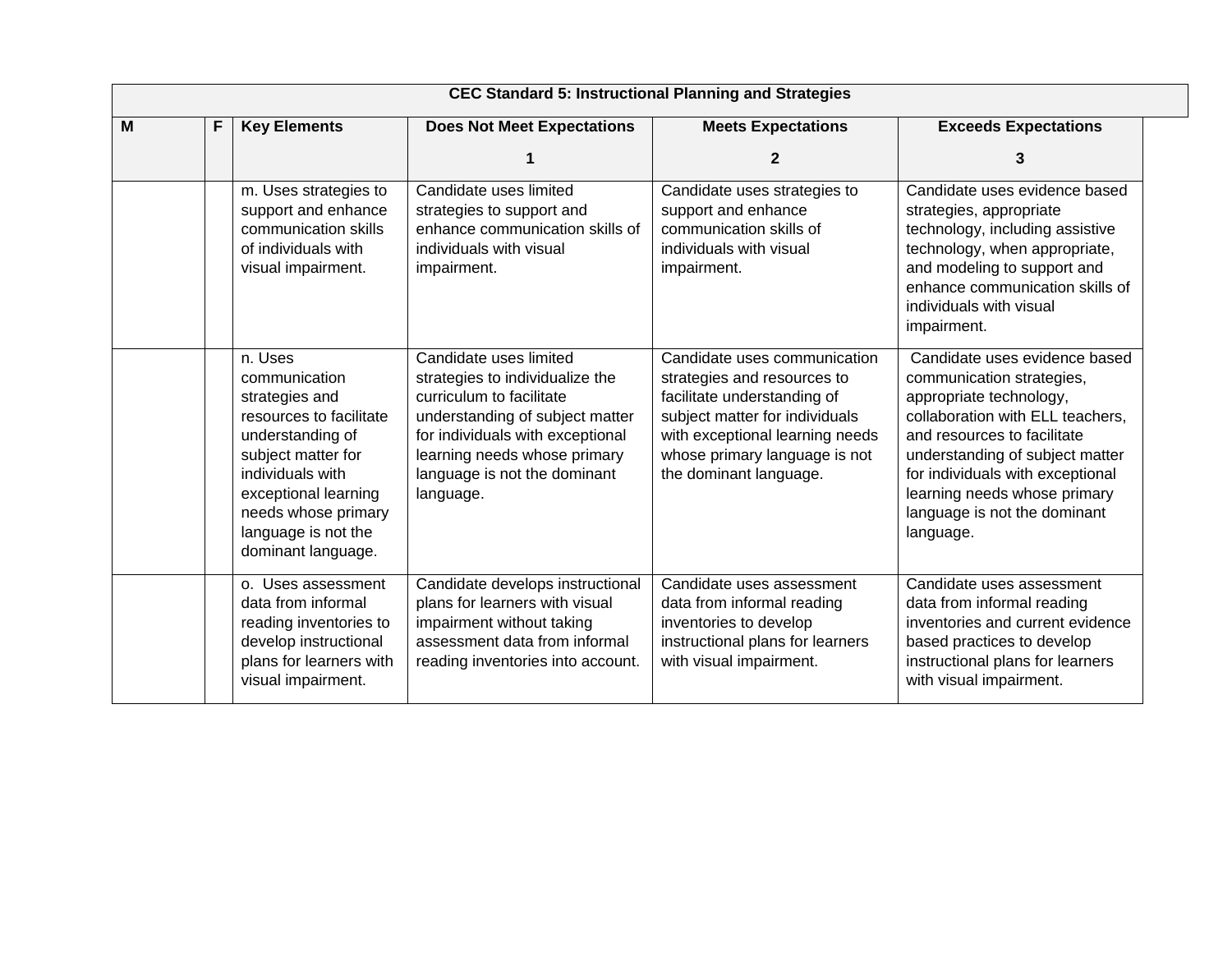|   |   | <b>CEC Standard 5: Instructional Planning and Strategies</b>                                                                                                                                                                                   |                                                                                                                                                                                                     |                                                                                                                                                                                                                                              |                                                                                                                                                                                                                                                                                                                                                                                                         |  |
|---|---|------------------------------------------------------------------------------------------------------------------------------------------------------------------------------------------------------------------------------------------------|-----------------------------------------------------------------------------------------------------------------------------------------------------------------------------------------------------|----------------------------------------------------------------------------------------------------------------------------------------------------------------------------------------------------------------------------------------------|---------------------------------------------------------------------------------------------------------------------------------------------------------------------------------------------------------------------------------------------------------------------------------------------------------------------------------------------------------------------------------------------------------|--|
| M | F | <b>Key Elements</b>                                                                                                                                                                                                                            | <b>Does Not Meet Expectations</b>                                                                                                                                                                   | <b>Meets Expectations</b>                                                                                                                                                                                                                    | <b>Exceeds Expectations</b>                                                                                                                                                                                                                                                                                                                                                                             |  |
|   |   |                                                                                                                                                                                                                                                |                                                                                                                                                                                                     | $\overline{2}$                                                                                                                                                                                                                               | 3                                                                                                                                                                                                                                                                                                                                                                                                       |  |
|   |   | p. Uses a variety of<br>research-based<br>educational practices<br>and curriculum<br>guidelines to develop<br>units and lesson plans<br>that meet the<br>developmental and<br>academic needs of<br>diverse learners with<br>visual impairment. | Candidate employs educational<br>practices that are not research-<br>based and develops units and<br>lesson plans that fail to meet the<br>needs of the diverse learners<br>with visual impairment. | Candidate uses a variety of<br>research-based educational<br>practices and curriculum<br>guidelines to develop units and<br>lesson plans that meet the<br>developmental and academic<br>needs of diverse learners with<br>visual impairment. | Candidate uses a wide variety of<br>materials and resources to<br>access and build upon students'<br>prior knowledge, interests,<br>instructional and linguistic needs<br>to extend student understanding.<br>Candidate reflects on<br>educational practices and makes<br>changes to those practices<br>based upon research base as<br>well as knowledge of students'<br>diverse needs and experiences. |  |
|   |   | q. Sequence,<br>implement, and<br>evaluate individualized<br>learning objectives                                                                                                                                                               | Candidate plans a sequence of<br>activities which is not focused on<br>individualized learning<br>objective(s).                                                                                     | Candidate plans a sequence of<br>activities, which are focused on<br>individualized learning<br>objective(s).                                                                                                                                | Candidate plans a sequence of<br>activities which is focused on<br>individualized learning<br>objective(s) and builds off of<br>students' prior knowledge, life<br>experiences and interests.                                                                                                                                                                                                           |  |
|   |   | r. Facilitates learning<br>experiences that<br>incorporate self-<br>direction, interaction,<br>choice, and<br>consideration of<br>multiple perspectives                                                                                        | Candidate is overly directive in<br>class, misses most opportunities<br>for students with visual<br>impairment to learn self-<br>direction, make choices, and<br>share their perspectives.          | Candidate facilitates learning<br>experiences that incorporate<br>self-direction, interaction, choice,<br>and consideration of multiple<br>perspectives.                                                                                     | Candidate analyzes the<br>effectiveness of student<br>interactions during learning<br>experiences and incorporates<br>self-directed activities<br>appropriate for the cognitive and<br>social development and skill set<br>of students with visual<br>impairment.                                                                                                                                       |  |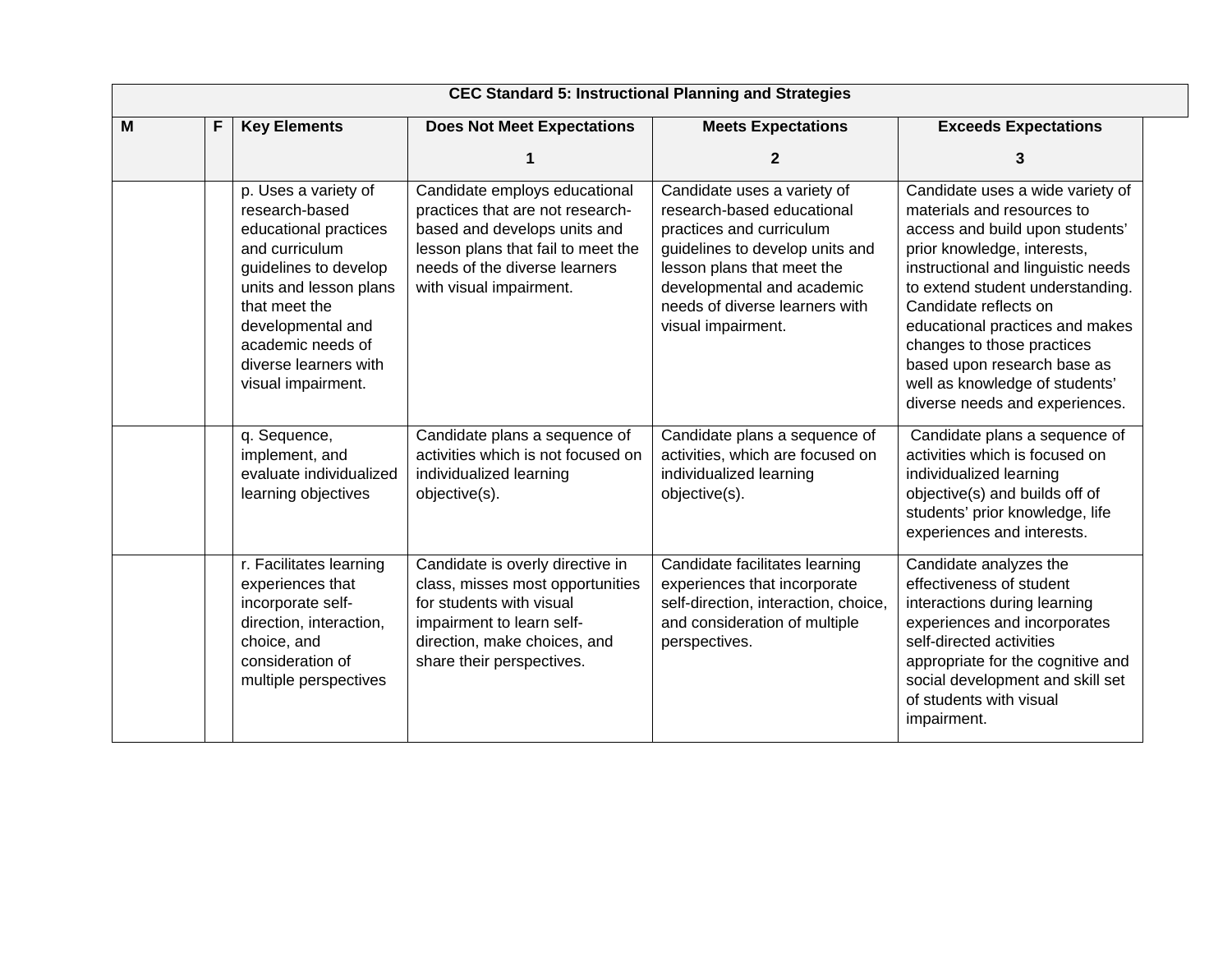|   | <b>CEC Standard 5: Instructional Planning and Strategies</b> |                                                                                                                                               |                                                                                                                   |                                                                                                                                                |                                                                                                                                                                                                                                                                                                                          |  |
|---|--------------------------------------------------------------|-----------------------------------------------------------------------------------------------------------------------------------------------|-------------------------------------------------------------------------------------------------------------------|------------------------------------------------------------------------------------------------------------------------------------------------|--------------------------------------------------------------------------------------------------------------------------------------------------------------------------------------------------------------------------------------------------------------------------------------------------------------------------|--|
| M | F                                                            | <b>Key Elements</b>                                                                                                                           | <b>Does Not Meet Expectations</b>                                                                                 | <b>Meets Expectations</b>                                                                                                                      | <b>Exceeds Expectations</b>                                                                                                                                                                                                                                                                                              |  |
|   |                                                              |                                                                                                                                               |                                                                                                                   | $\mathbf{2}$                                                                                                                                   | 3                                                                                                                                                                                                                                                                                                                        |  |
|   |                                                              | s. Gathers, creates,<br>and organizes<br>materials and<br>equipment in advance.                                                               | Candidate uses class time to<br>gather and organize materials<br>due to their inability to prepare in<br>advance. | Candidate gathers, creates, and<br>organizes materials and<br>equipment in advance.                                                            | Candidate gathers a variety of<br>materials and equipment in<br>advance of class and uses<br>instructional assessments to<br>make decisions about which<br>materials are most appropriate<br>for each individual with<br>exceptional learning needs.                                                                     |  |
|   |                                                              | t. Incorporates and<br>implements<br>instructional and<br>assistive technology<br>into the educational<br>program.                            | Candidate fails to incorporate<br>instructional and assistive<br>technology into the educational<br>program.      | Candidate incorporates and<br>implements instructional and<br>assistive technology into the<br>educational program.                            | Candidate incorporates and<br>implements a variety of<br>instructional and assistive<br>technology into the educational<br>program on a daily basis to meet<br>the needs of individuals with<br>visual impairment.                                                                                                       |  |
|   |                                                              | u. Evaluates and<br>modifies instructional<br>practices in response<br>to ongoing<br>assessment data.                                         | Candidate fails to use<br>assessment data to make<br>instructional decisions.                                     | Candidate evaluates and<br>modifies instructional practices<br>in response to ongoing<br>assessment data.                                      | Candidate evaluates<br>assessment data to develop<br>individual and group profiles that<br>reflect progress of all students<br>with visual impairment and<br>addresses levels of need and<br>learning accomplishments.                                                                                                   |  |
|   |                                                              | v. Provides<br>opportunities for<br>learners with visual<br>impairment to<br>participate actively<br>and successfully at<br>different levels. | Candidate provides only one<br>level of instruction for the entire<br>class and/or caseload.                      | Candidate provides opportunities<br>for learners with visual<br>impairment to participate actively<br>and successfully at different<br>levels. | Candidate evaluates<br>assessment data to develop<br>individual profile that reflects<br>progress of all students with<br>visual impairment and uses<br>these profiles to design and<br>provide opportunities for learners<br>with visual impairment to<br>participate actively and<br>successfully at different levels. |  |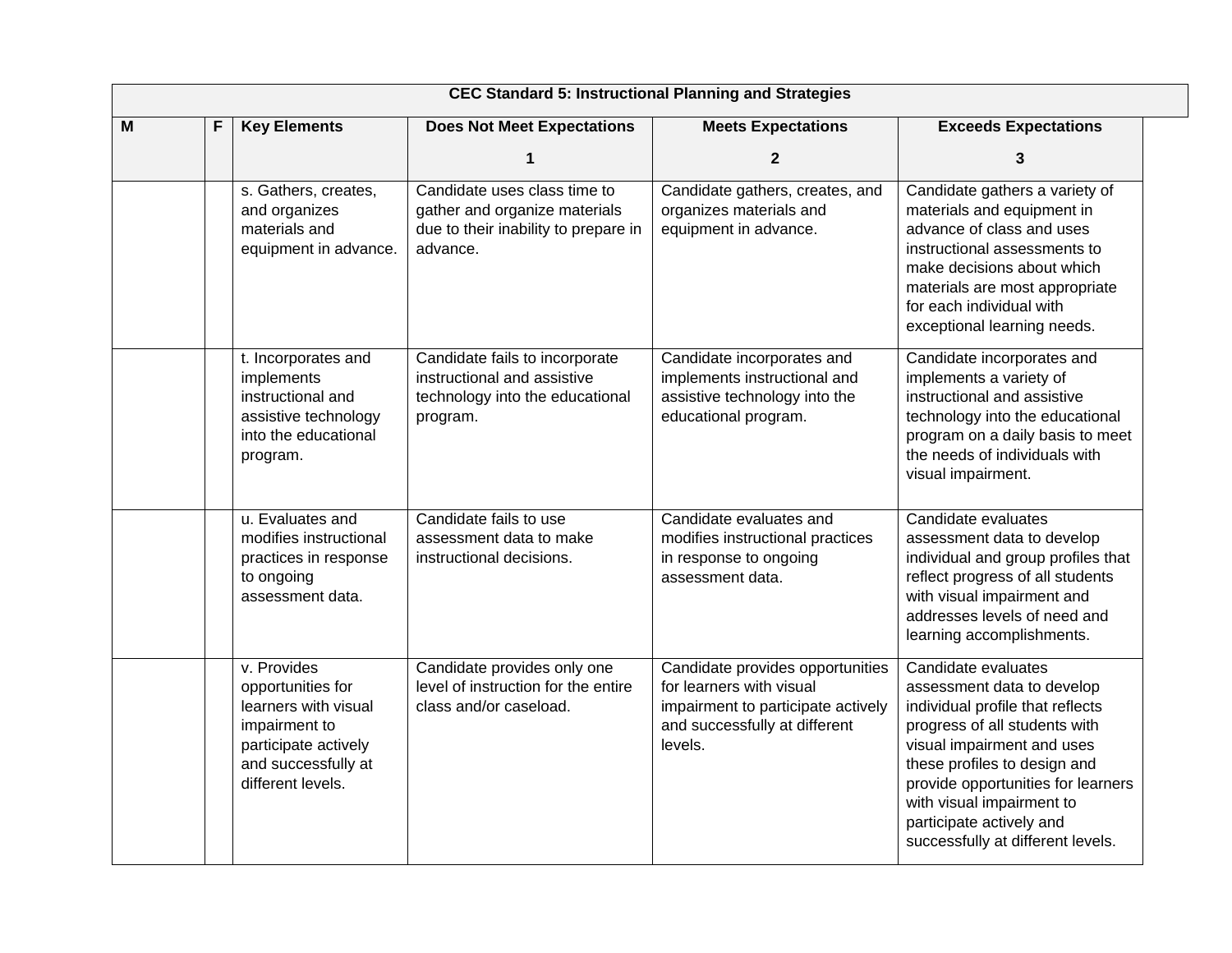| <b>CEC Standard 5: Instructional Planning and Strategies</b> |  |                                                                       |                                                                                                  |                                                                            |                                                                                                             |
|--------------------------------------------------------------|--|-----------------------------------------------------------------------|--------------------------------------------------------------------------------------------------|----------------------------------------------------------------------------|-------------------------------------------------------------------------------------------------------------|
| F<br><b>Key Elements</b><br>М                                |  |                                                                       | <b>Does Not Meet Expectations</b>                                                                | <b>Meets Expectations</b>                                                  | <b>Exceeds Expectations</b>                                                                                 |
|                                                              |  |                                                                       |                                                                                                  |                                                                            |                                                                                                             |
|                                                              |  | w. Use functional<br>assessments to<br>develop intervention<br>plans. | Candidate develops intervention<br>plans without the use of data<br>from functional assessments. | Candidate uses functional<br>assessments to develop<br>intervention plans. | Candidate uses multiple data<br>points including functional<br>assessment to develop<br>intervention plans. |

| M | F | <b>Key Elements</b>                                                                                         | <b>Does Not Meet Expectations</b>                                                                                                                                             | <b>Meets Expectations</b>                                                                                    | <b>Exceeds Expectations</b>                                                                                                                                                                                                         |
|---|---|-------------------------------------------------------------------------------------------------------------|-------------------------------------------------------------------------------------------------------------------------------------------------------------------------------|--------------------------------------------------------------------------------------------------------------|-------------------------------------------------------------------------------------------------------------------------------------------------------------------------------------------------------------------------------------|
|   |   |                                                                                                             |                                                                                                                                                                               |                                                                                                              | 3                                                                                                                                                                                                                                   |
|   |   | a. Exhibits a<br>commitment to<br>professional<br>standards associated<br>with their areas of<br>expertise. | Candidate fails to provide<br>evidence that professional<br>standards have been integrated<br>into work with students with<br>visual impairment.                              | Candidate exhibits a<br>commitment to professional<br>standards associated with their<br>areas of expertise. | Candidate extends own<br>professional practice by<br>reflecting on professional<br>literature or by being a member<br>of a professional organization or<br>by attending professional<br>workshops, seminars, and/or<br>conferences. |
|   |   | b. Demonstrates<br>courtesy and caring in<br>relationships with<br>students with visual<br>impairment.      | Candidate fails to build<br>relationships with the students<br>with visual impairment,<br>maintaining too much distance<br>or demonstrating a lack of<br>courtesy and caring. | Candidate demonstrates<br>courtesy and caring in<br>relationships with students with<br>visual impairment.   | Candidate consistently exhibits<br>appropriate rapport, courtesy<br>and caring in relationship with<br>students with visual impairment<br>based on reflection.                                                                      |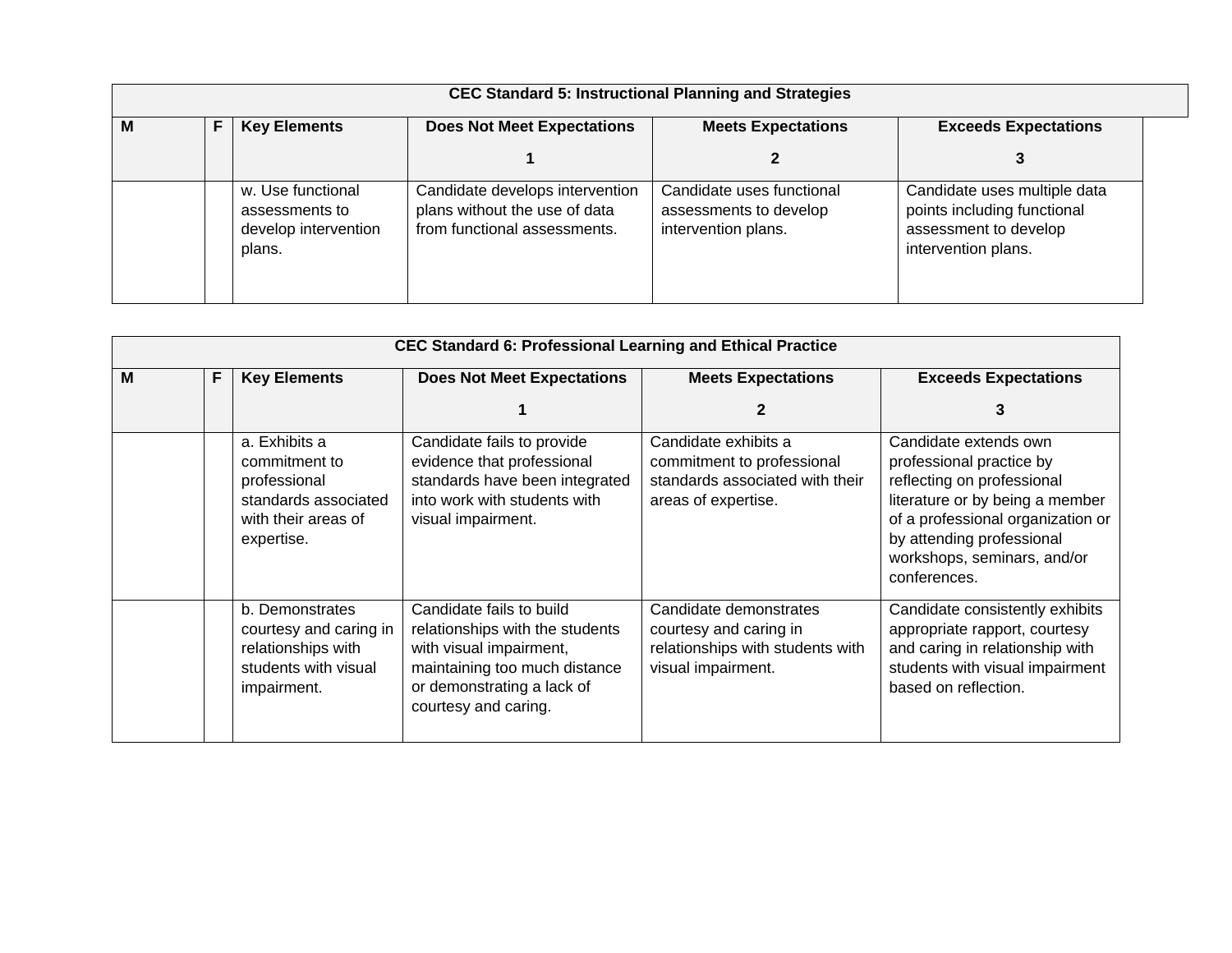|   | <b>CEC Standard 6: Professional Learning and Ethical Practice</b> |                                                                                                                                                          |                                                                                                                                                                                                     |                                                                                                                                                           |                                                                                                                                                                                                                           |  |  |
|---|-------------------------------------------------------------------|----------------------------------------------------------------------------------------------------------------------------------------------------------|-----------------------------------------------------------------------------------------------------------------------------------------------------------------------------------------------------|-----------------------------------------------------------------------------------------------------------------------------------------------------------|---------------------------------------------------------------------------------------------------------------------------------------------------------------------------------------------------------------------------|--|--|
| M | F                                                                 | <b>Key Elements</b>                                                                                                                                      | <b>Does Not Meet Expectations</b>                                                                                                                                                                   | <b>Meets Expectations</b>                                                                                                                                 | <b>Exceeds Expectations</b>                                                                                                                                                                                               |  |  |
|   |                                                                   |                                                                                                                                                          |                                                                                                                                                                                                     |                                                                                                                                                           | 3                                                                                                                                                                                                                         |  |  |
|   |                                                                   | c. Supports learning<br>environments that<br>encourage the<br>academic, social, and<br>professional growth of<br>all students with<br>visual impairment. | Candidate fails to provide<br>evidence that they have<br>considered the different<br>abilities, needs, learning styles,<br>and cultures of students with<br>visual impairment in classroom<br>work. | Candidate supports learning<br>environments that encourage<br>the academic, social, and<br>professional growth of all<br>students with visual impairment. | Candidate reflects on work with<br>students to determine how well<br>a positive learning environment<br>was created and considers<br>different approaches to meeting<br>the needs of students with<br>visual impairment.  |  |  |
|   |                                                                   | d. Guides student<br>behavior and moral<br>development through<br>an emphasis on<br>personal<br>responsibility for the<br>common good.                   | Candidate does not emphasize<br>personal responsibility and fails<br>to guide student behavior and<br>moral development.                                                                            | Candidate guides student<br>behavior and moral<br>development through an<br>emphasis on personal<br>responsibility for the common<br>good.                | Candidate guides student<br>behavior and moral<br>development through an<br>emphasis on personal<br>responsibility for the common<br>good and models this<br>responsibility for the class<br>through their daily actions. |  |  |
|   |                                                                   | e. Presents content<br>accurately and<br>instructions clearly.                                                                                           | Candidate presents content<br>inaccurately and instructions in<br>an unclear manner.                                                                                                                | Candidate presents content<br>accurately and instructions<br>clearly.                                                                                     | Candidate presents content<br>accurately and instructions<br>clearly using a variety of<br>presentation modalities.                                                                                                       |  |  |
|   |                                                                   | f. Demonstrates<br>growth and<br>dissemination of<br>professional<br>knowledge and skills.                                                               | Candidate fails to demonstrate<br>growth of professional<br>knowledge and skills.                                                                                                                   | Candidate demonstrates growth<br>and dissemination of<br>professional knowledge and<br>skills.                                                            | Candidate accepts constructive<br>criticism, and demonstrates<br>growth and dissemination of<br>professional knowledge and<br>skills.                                                                                     |  |  |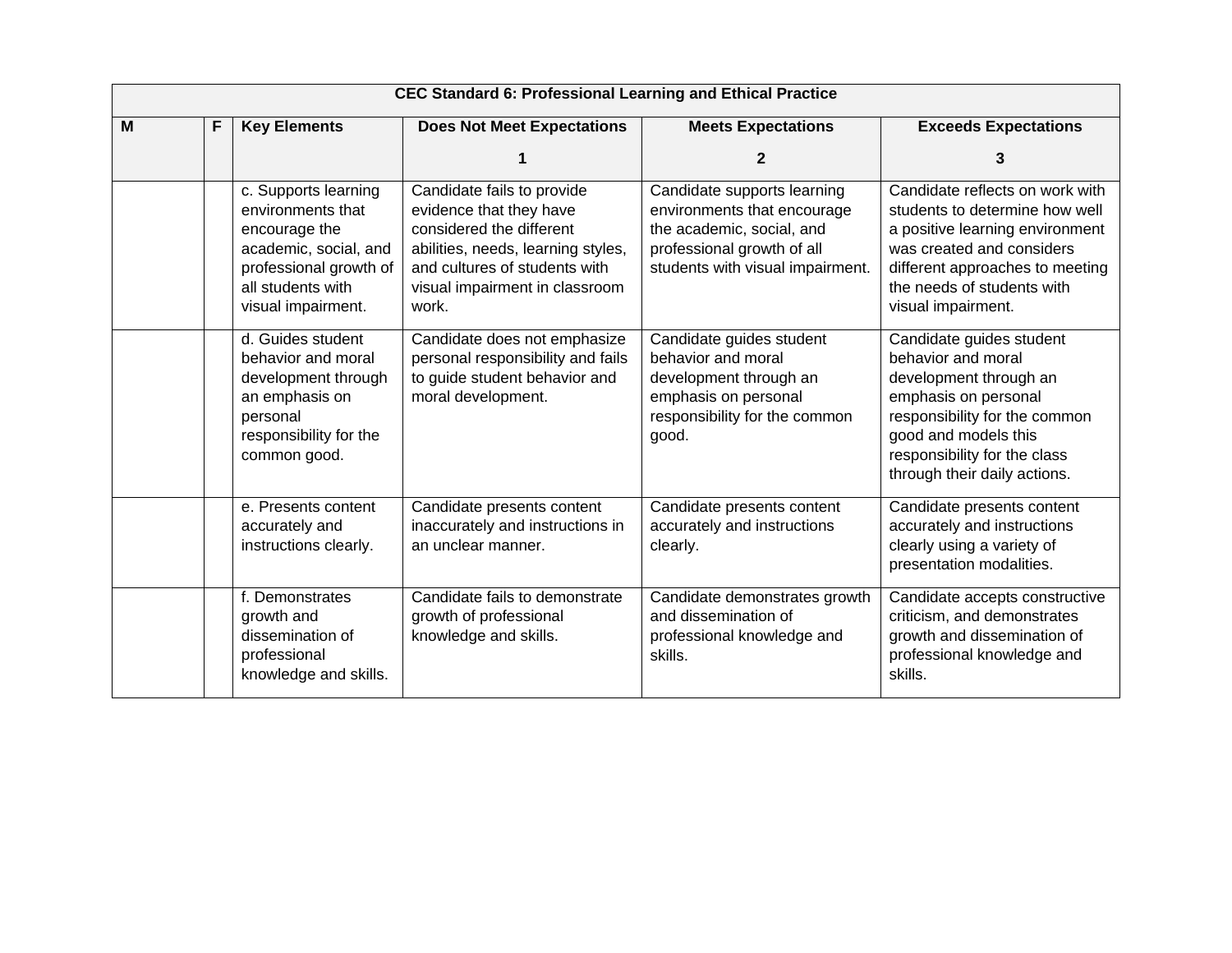|   | <b>CEC Standard 6: Professional Learning and Ethical Practice</b> |                                                                                                  |                                                                                                                                                          |                                                                                                                           |                                                                                                                                                                                                                                                                                        |  |
|---|-------------------------------------------------------------------|--------------------------------------------------------------------------------------------------|----------------------------------------------------------------------------------------------------------------------------------------------------------|---------------------------------------------------------------------------------------------------------------------------|----------------------------------------------------------------------------------------------------------------------------------------------------------------------------------------------------------------------------------------------------------------------------------------|--|
| M | F                                                                 | <b>Key Elements</b>                                                                              | <b>Does Not Meet Expectations</b>                                                                                                                        | <b>Meets Expectations</b>                                                                                                 | <b>Exceeds Expectations</b>                                                                                                                                                                                                                                                            |  |
|   |                                                                   |                                                                                                  | 1                                                                                                                                                        | $\mathbf{2}$                                                                                                              | 3                                                                                                                                                                                                                                                                                      |  |
|   |                                                                   | g. Reflect on one's<br>practice to improve<br>instruction and guide<br>professional growth       | Candidate displays no evidence<br>of the ability or willingness to<br>reflect on effectiveness, is<br>unaware of effectiveness or<br>student learning.   | Candidate reflects on his/her<br>professional practice, including<br>personal teaching and learning<br>style.             | Candidate reflects upon,<br>interprets, and communicates<br>evidence of one's own<br>effectiveness as a teacher,<br>including evidence of success<br>in fostering student progress in<br>learning. Candidate uses<br>evidence of effectiveness in<br>planning for further instruction. |  |
|   |                                                                   | h. Practices within<br>one's skill limits and<br>obtains assistance as<br>needed.                | Candidate refuses to obtain<br>assistance when needed and<br>practices beyond his or her skill<br>limit.                                                 | Candidate engages in reflective<br>practice (practices within one's<br>skill limits and obtains<br>assistance as needed). | Candidate actively seeks<br>feedback and constructive<br>criticism in the classroom and<br>engages in reflective practice<br>(practices within one's skill<br>limits and obtains assistance as<br>needed).                                                                             |  |
|   |                                                                   | i. Demonstrates<br>responsibility,<br>dependability,<br>flexibility, and a<br>positive attitude. | Candidate is late to meetings,<br>misses deadlines or needs to<br>be reminded often of<br>obligations. Candidate<br>demonstrates a negative<br>attitude. | Candidate demonstrates<br>responsibility, dependability,<br>flexibility, and a positive<br>attitude.                      | Candidate reflects on ability to<br>meet expectations, plans and<br>carries out tasks associated<br>with role promptly, and<br>consistently displays a positive<br>attitude.                                                                                                           |  |
|   |                                                                   | j. Observes school<br>policies and<br>procedures.                                                | Candidate violates school<br>policies and procedures.                                                                                                    | Candidate observes school<br>policies and procedures.                                                                     | Candidate consistently<br>observes and enforces school<br>policies and procedures.                                                                                                                                                                                                     |  |
|   |                                                                   | k. Projects a<br>professional image in<br>terms of demeanor<br>and appearance.                   | Candidate dresses or behaves<br>in an unprofessional manner.                                                                                             | Candidate projects a<br>professional image in terms of<br>demeanor and appearance.                                        | Candidate projects a<br>professional image in terms of<br>demeanor and appearance and<br>encourages students with visual<br>impairment to do the same.                                                                                                                                 |  |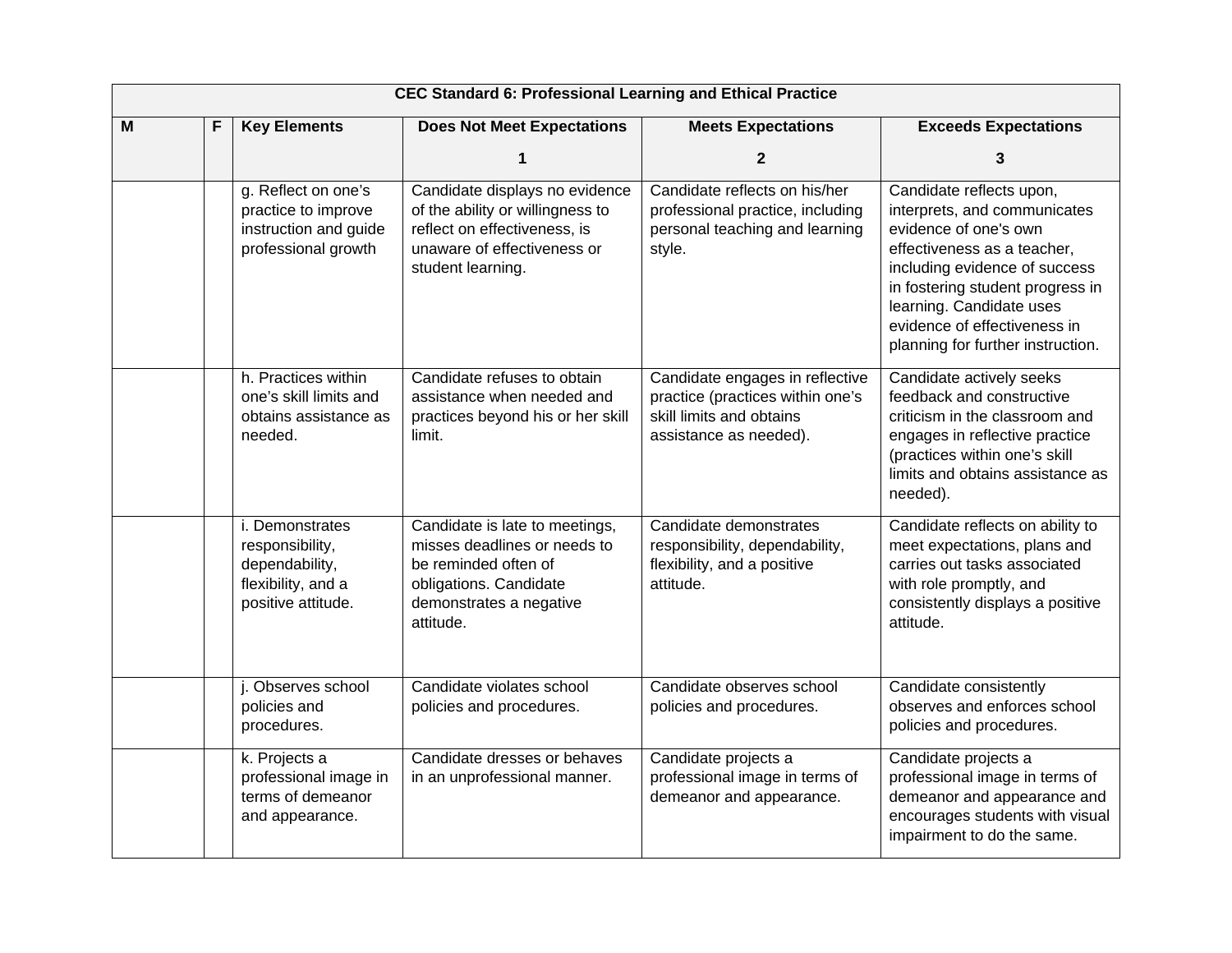|   | <b>CEC Standard 6: Professional Learning and Ethical Practice</b> |                                                                                                                                                                    |                                                                                                                                                                           |                                                                                                                                                                        |                                                                                                                                                                                                                                                                                                                                                                                                                   |  |  |
|---|-------------------------------------------------------------------|--------------------------------------------------------------------------------------------------------------------------------------------------------------------|---------------------------------------------------------------------------------------------------------------------------------------------------------------------------|------------------------------------------------------------------------------------------------------------------------------------------------------------------------|-------------------------------------------------------------------------------------------------------------------------------------------------------------------------------------------------------------------------------------------------------------------------------------------------------------------------------------------------------------------------------------------------------------------|--|--|
| M | F                                                                 | <b>Key Elements</b>                                                                                                                                                | <b>Does Not Meet Expectations</b>                                                                                                                                         | <b>Meets Expectations</b>                                                                                                                                              | <b>Exceeds Expectations</b>                                                                                                                                                                                                                                                                                                                                                                                       |  |  |
|   |                                                                   |                                                                                                                                                                    |                                                                                                                                                                           | $\mathbf{2}$                                                                                                                                                           | 3                                                                                                                                                                                                                                                                                                                                                                                                                 |  |  |
|   |                                                                   | I. Demonstrates<br>effective oral<br>communication skills.                                                                                                         | Candidate's oral communication<br>is difficult to understand or<br>follow, making it ineffective.                                                                         | Candidate demonstrates<br>effective oral communication<br>skills.                                                                                                      | Candidate demonstrates highly<br>effective oral communication<br>skills making material presented<br>verbally easy to understand and<br>follow.                                                                                                                                                                                                                                                                   |  |  |
|   |                                                                   | m. Demonstrates<br>effective written<br>communication skills.                                                                                                      | Candidate's written<br>communication is difficult to<br>understand or follow, making it<br>ineffective.                                                                   | Candidate demonstrates<br>effective written communication<br>skills.                                                                                                   | Candidate demonstrates highly<br>effective written communication<br>skills making material presented<br>in writing easy to understand<br>and follow.                                                                                                                                                                                                                                                              |  |  |
|   |                                                                   | n. Demonstrates high<br>expectations for all<br>students with visual<br>impairment to develop<br>the highest possible<br>learning outcomes<br>and quality of life. | Candidate fails to support<br>student learning and displays<br>evidence of low expectations for<br>at least some students with<br>visual impairment.                      | Candidate demonstrates high<br>expectations for all students<br>with visual impairment to<br>develop the highest possible<br>learning outcomes and quality<br>of life. | Candidate provides emotional<br>and academic support to<br>students with visual impairment<br>and communicates confidence<br>in their ability to complete<br>assigned work and modifies<br>plans to provide opportunities<br>for all students with visual<br>impairment to meet or exceed<br>objectives through supportive<br>critique of student learning that<br>reflects challenging ideas and<br>suggestions. |  |  |
|   |                                                                   | o. Demonstrates<br>commitment to<br>developing the<br>highest education and<br>quality-of-life potential<br>of individuals with<br>exceptional learning<br>needs.  | Candidate fails to demonstrate<br>a commitment to developing the<br>highest education and quality of<br>life potential of individuals with<br>exceptional learning needs. | Candidate demonstrates<br>commitment to developing the<br>highest education and quality-<br>of-life potential of individuals<br>with exceptional learning needs.       | Candidate demonstrates and<br>reflects on commitment to<br>developing the highest<br>education and quality of life<br>potential of individuals with<br>exceptional learning needs.                                                                                                                                                                                                                                |  |  |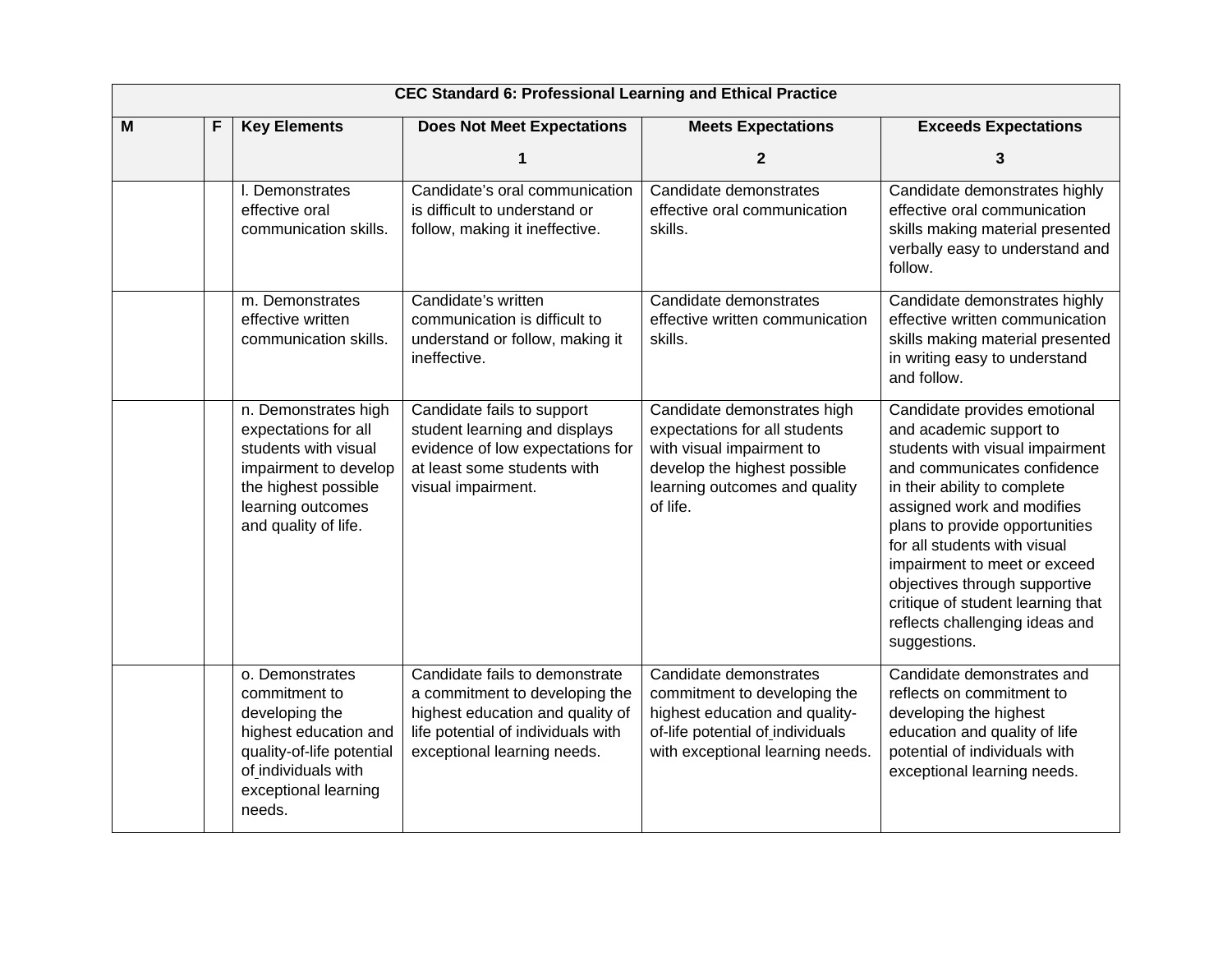|   | <b>CEC Standard 7: Collaboration</b> |                                                                                                                        |                                                                                                                         |                                                                                                                      |                                                                                                                                                                                                                            |  |  |
|---|--------------------------------------|------------------------------------------------------------------------------------------------------------------------|-------------------------------------------------------------------------------------------------------------------------|----------------------------------------------------------------------------------------------------------------------|----------------------------------------------------------------------------------------------------------------------------------------------------------------------------------------------------------------------------|--|--|
| M | F                                    | <b>Key Elements</b>                                                                                                    | <b>Does Not Meet Expectations</b>                                                                                       | <b>Meets Expectations</b>                                                                                            | <b>Exceeds Expectations</b>                                                                                                                                                                                                |  |  |
|   |                                      |                                                                                                                        | 1                                                                                                                       | $\mathbf{2}$                                                                                                         | 3                                                                                                                                                                                                                          |  |  |
|   |                                      | a. Communicate<br>effectively with<br>families of individuals<br>with exceptionalities<br>from diverse<br>backgrounds. | Candidate fails to provide<br>evidence of planning to<br>collaborate with parents.                                      | Candidate communicates<br>regularly with parents and<br>involves them in problem<br>solving and learning activities. | Candidate regularly<br>encourages family involvement<br>in student learning through<br>collaboration to engage<br>additional support resource<br>assistance when needed.                                                   |  |  |
|   |                                      | b. Engages in<br>productive<br>relationships with<br>professional<br>colleagues and<br>support staff.                  | Candidate fails to provide<br>evidence of planning to<br>collaborate with professional<br>colleagues and support staff. | Candidate engages in<br>productive relationships with<br>professional colleagues and<br>support staff.               | Candidate reflects upon,<br>interprets, and communicates<br>evidence of one's own<br>effectiveness as a<br>collaborator.                                                                                                   |  |  |
|   |                                      |                                                                                                                        |                                                                                                                         |                                                                                                                      | Candidate demonstrates an<br>ability to work with others as<br>equals.                                                                                                                                                     |  |  |
|   |                                      | c. Maintains<br>confidential<br>communication about<br>students with visual<br>impairment                              | Candidate shares confidential<br>information about students with<br>visual impairment needs with<br>outside parties.    | Candidate maintains<br>confidential communication<br>about students with visual<br>impairment.                       | Candidate maintains<br>confidential communication<br>about students with visual<br>impairment and is observed<br>stressing the importance of<br>confidentiality with other<br>stakeholders including<br>paraprofessionals. |  |  |
|   |                                      | d. Fosters respectful<br>and beneficial<br>relationships between<br>families and<br>professionals.                     | Candidate is disrespectful<br>when dealing with families and<br>professionals.                                          | Candidate fosters respectful<br>and beneficial relationships<br>between families and<br>professionals.               | Candidate reflects upon<br>relationships with families and<br>professionals and interprets<br>reflections effectively in order<br>to improve communication and<br>interactions.                                            |  |  |